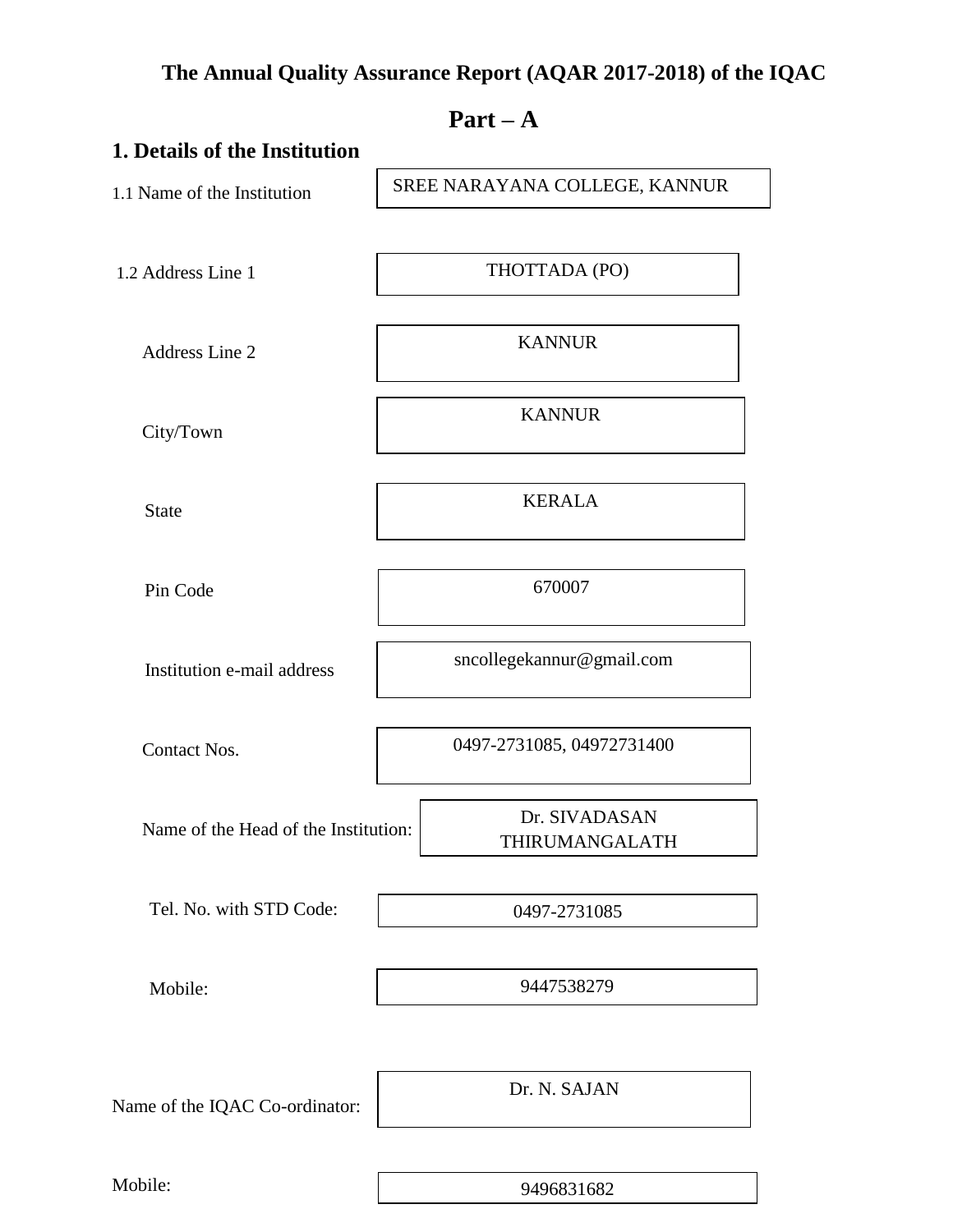sniqac@gmail.com

www.sncollegekannur.ac.in

1.3 **NAAC Track ID** *(For ex. MHCOGN 18879)*

KLCOGN14508

1.4 **NAAC Executive Committee No. & Date:** *(For Example EC/32/A&A/143 dated 3-5-2004. This EC no. is available in the right corner- bottom of your institution's Accreditation Certificate)*

EC(SC)/33/RAR/KLCOGN14508 dated 30.11.2011<br>1

1.5 Website address:

IQAC e-mail address:

Web-link of the AQAR:

http://www.sncollegekannur.ac.in/AQAR2017-18.pdf

1.6 Accreditation Details

|         |                       | Grade |             | Year of       | Validity |
|---------|-----------------------|-------|-------------|---------------|----------|
| Sl. No. | Cycle                 |       | <b>CGPA</b> | Accreditation | Period   |
|         | $1st$ Cycle           |       | 3.32        | 2012          | 5 years. |
|         | $2nd$ Cycle           | Α     | 3.04        | 2018          | 5 years  |
|         | $3rd$ Cycle           |       |             |               |          |
|         | $4^{\text{th}}$ Cycle |       |             |               |          |

1.7 Date of Establishment of IQAC : DD/MM/YYYY

01/06/2011

**1.8 AQAR for the year** *(for example 2010-11)* **2017-18**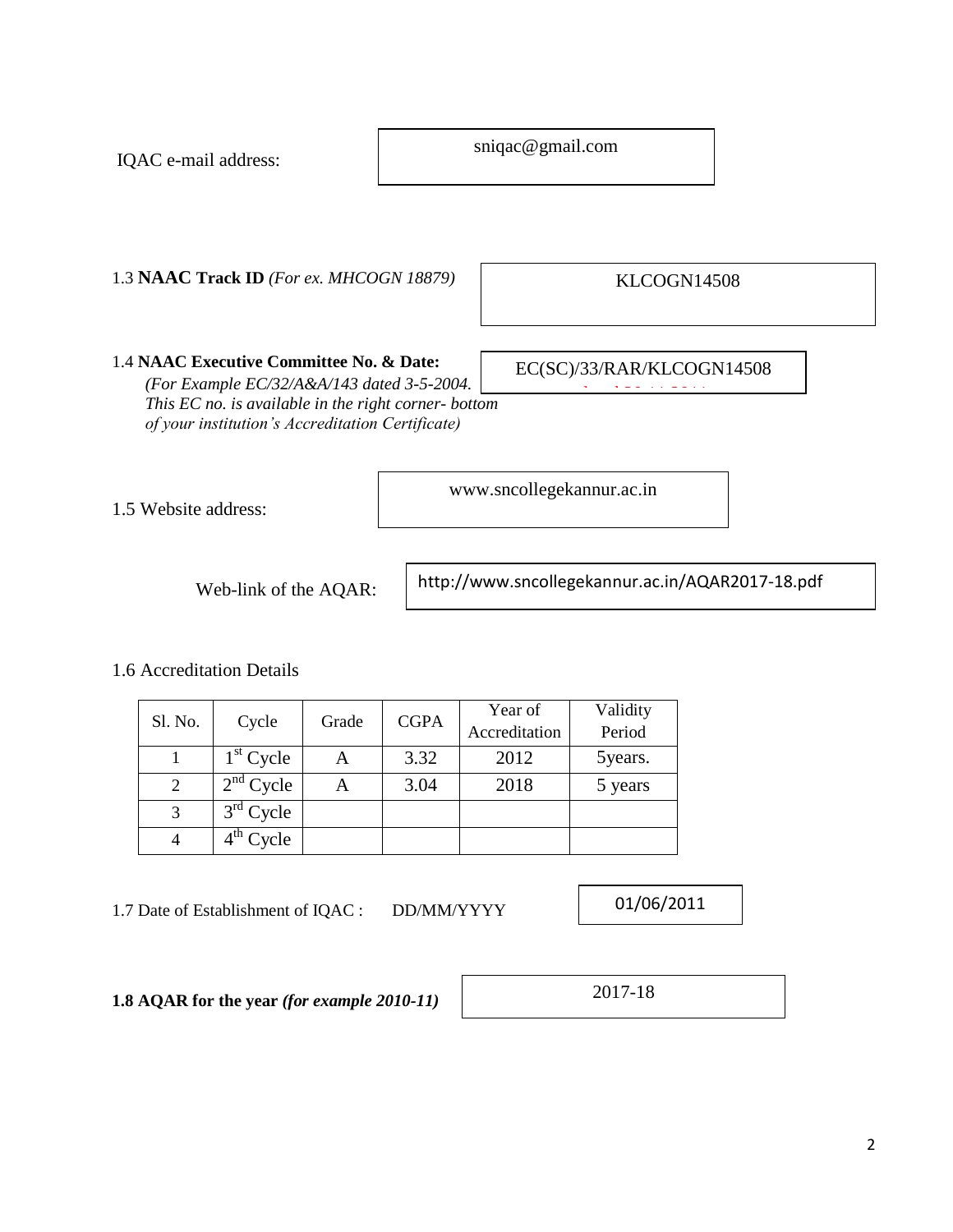1.9 Details of the previous year's AQAR submitted to NAAC after the latest Assessment and Accreditation by NAAC (*(for example AQAR 2010-11submitted to NAAC on 12-10-2011)*

- i. College got accredited on 2 November 2018 First AQAR in the  $3<sup>rd</sup>$  cycle
- ii. (DD/MM/YYYY)
- iii. (DD /MM/YYYY)
- 1.10 Institutional Status

| University                              | Central<br><b>State</b><br>Deemed<br>Private                                                                                        |
|-----------------------------------------|-------------------------------------------------------------------------------------------------------------------------------------|
| <b>Affiliated College</b>               | Yes<br>N <sub>0</sub><br>Y                                                                                                          |
| <b>Constituent College</b>              | Yes<br>No<br>${\bf N}$                                                                                                              |
| Autonomous college of UGC               | Yes<br>No<br>$\mathbf N$                                                                                                            |
| Regulatory Agency approved Institution  | ${\bf N}$<br>N <sub>o</sub><br>Yes                                                                                                  |
| (eg. AICTE, BCI, MCI, PCI, NCI)         |                                                                                                                                     |
| Type of Institution Co-education        | Y<br>Men<br>Women                                                                                                                   |
| Urban                                   | Tribal<br>Rural<br>$\mathbf Y$                                                                                                      |
| Grant-in-aid<br><b>Financial Status</b> | Y<br>Y<br>Y<br>UGC 12B<br>UGC 2(f)                                                                                                  |
|                                         | <b>Totally Self-financing</b><br>Grant-in-aid $+$ Self Financing                                                                    |
| 1.11 Type of Faculty/Programme          |                                                                                                                                     |
| Arts<br>Y                               | Science $\sqrt{\sqrt{2}}$ Commerce<br>PEI (Phys Edu.)<br>$\vert$ Law<br>$\overline{\mathbf{Y}}$<br>$\mathbf Y$<br>$\mathbf{I}$<br>Ŧ |
| TEI (Edu)<br>Engineering                | Health Science<br>Management<br>Y                                                                                                   |
| Others (Specify)                        | NOT APPLICABLE                                                                                                                      |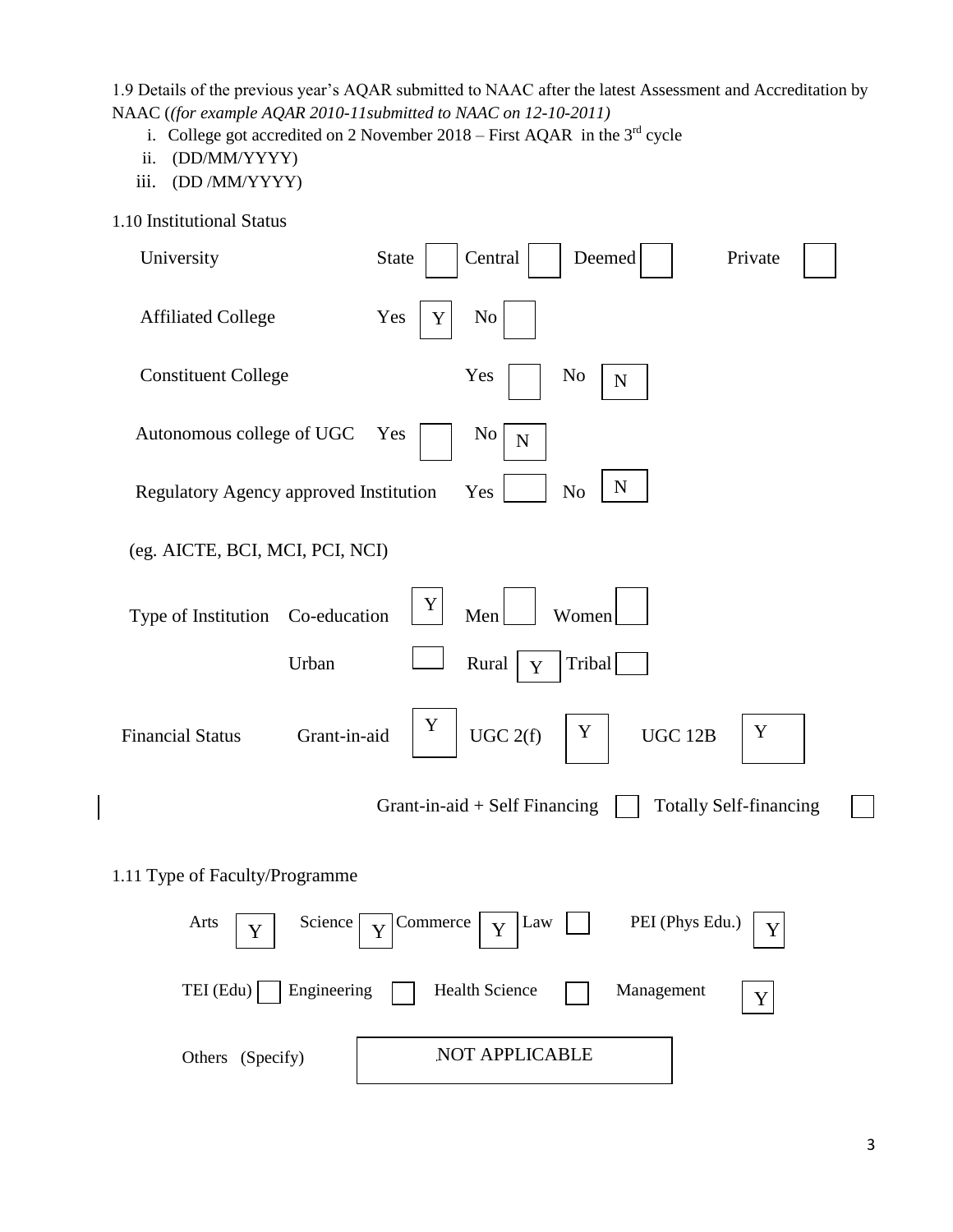### 1.13 Special status conferred by Central/ State Government-- UGC/CSIR/DST/DBT/ICMR etc - DST

| Autonomy by State/Central Govt. / University | N           |                     |             |
|----------------------------------------------|-------------|---------------------|-------------|
| University with Potential for Excellence     | $\mathbf N$ | <b>UGC-CPE</b>      | $\mathbf N$ |
| <b>DST Star Scheme</b>                       | N           | UGC-CE              | $\mathbf N$ |
| <b>UGC-Special Assistance Programme</b>      | $\mathbf N$ | DST-FIST            | N           |
| <b>UGC-Innovative PG programmes</b>          | $\mathbf N$ | Any other (Specify) | $\mathbf N$ |
| <b>UGC-COP Programmes</b>                    | N           |                     |             |

### **2. IQAC Composition and Activities**

2.1 No. of Teachers 2.2 No. of Administrative/Technical staff 2.3 No. of students 2.4 No. of Management representatives 2.5 No. of Alumni 2. 6 No. of any other stakeholder and community representatives 2.7 No. of Employers/ Industrialists 01(Alumnus) 01(Alumnus) 02 01 Nil 01 11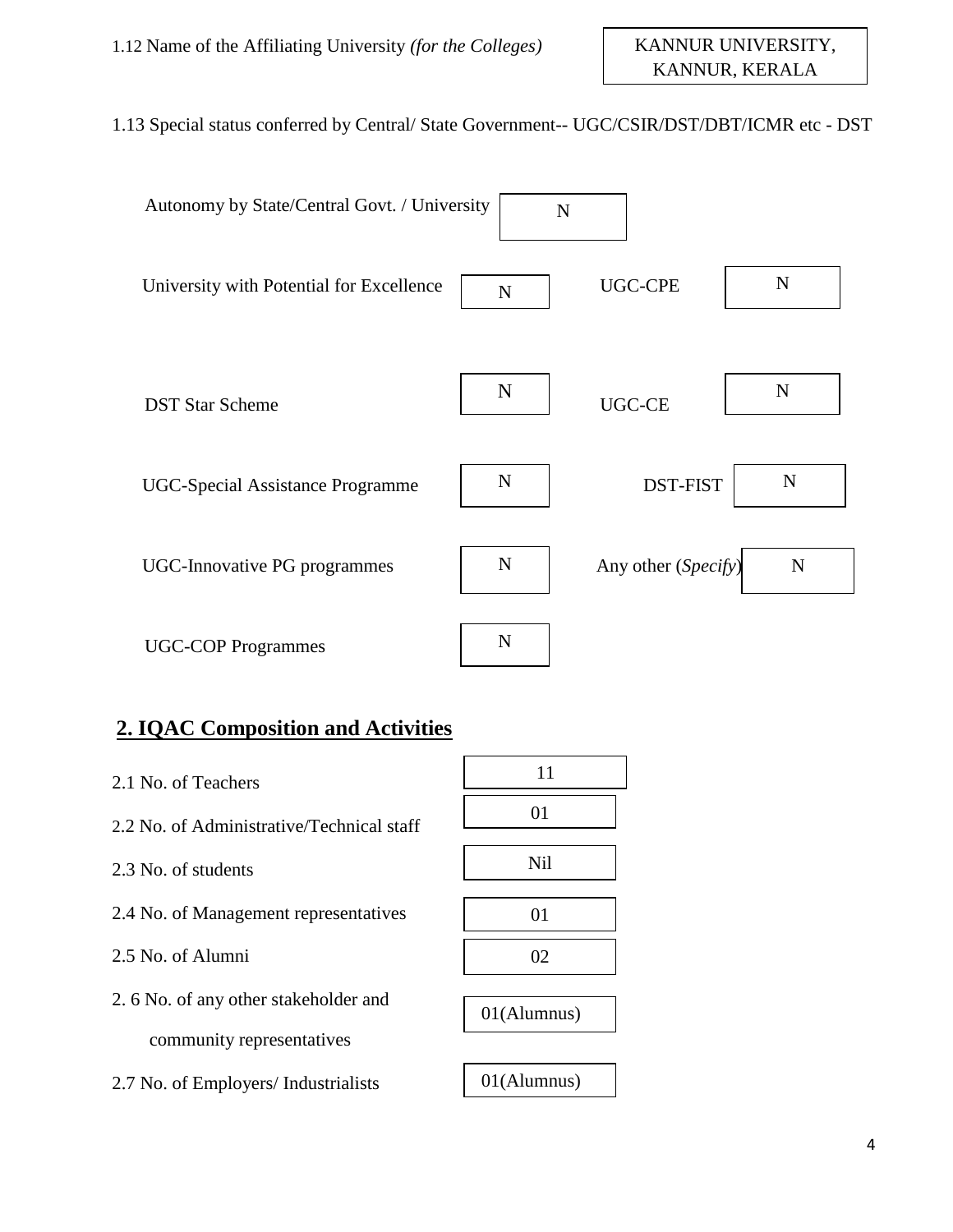

2.14 Significant Activities and contributions made by IQAC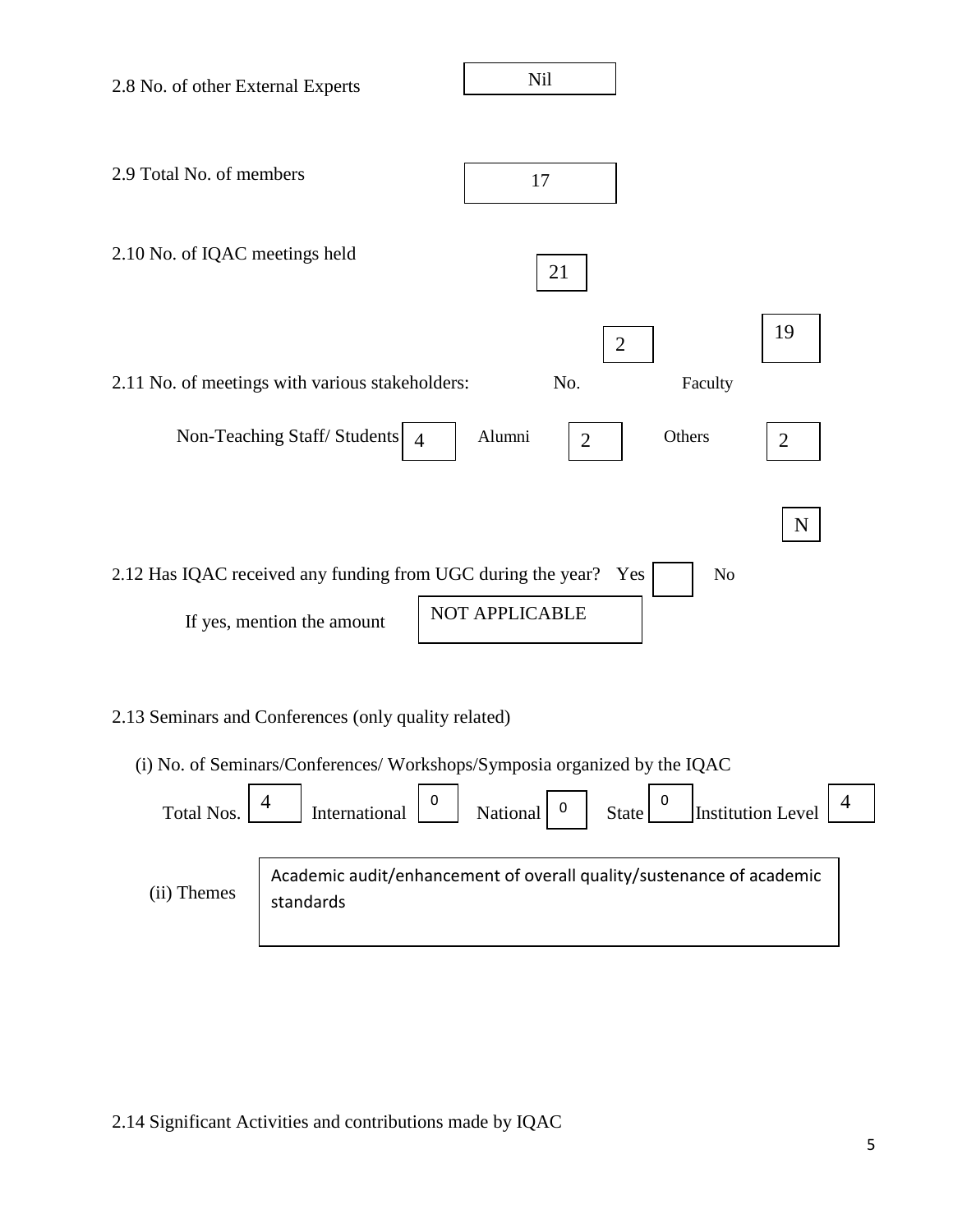Monitoring the conduct of all department level seminars

Monitoring PTA meetings

Monitoring research activities of research departments

Monitoring examination results

Monitoring student discipline, alumni and student union activities

Maintaining link with college management authorities

IQAC meetings are conducted 4 times a year to discuss the problems and scope of the college and to suggest the improvements in every field of curricular and co curricular activities.

IQAC identified the short comings of infrastructure for ICT oriented teaching and demanded the management to improve the infrastructure and to supply more computers. The management has initiated for the improvement of infrastructure and supplied sufficient number of computers for the college.

### 2.15 Plan of Action by IQAC/Outcome

 The plan of action chalked out by the IQAC in the beginning of the year towards quality Enhancement and the outcome achieved by the end of the year

| Plan of Action                                                                                                                                                                                                                                     | Achievements                                                                                                                                                                                                                       |
|----------------------------------------------------------------------------------------------------------------------------------------------------------------------------------------------------------------------------------------------------|------------------------------------------------------------------------------------------------------------------------------------------------------------------------------------------------------------------------------------|
| 1. The IQAC decided to submit the SSR by the<br>end of the calendar year, when window II of<br>NAAC opens in December 2017<br>2. The IQAC decided to apprise the<br>management of expediting the construction<br>work of the new library building. | 1. The college management began the<br>construction work of the new library<br>complex and computer lab to<br>accommodate the students of the<br>newly started programmes of M A<br>English $(P G)$ and B.Com(income tax)<br>(UG). |
| 3. To ensure a campus life by giving support<br>and opportunities to students with diverse skill<br>in arts and sports.<br>4. The college IQAC requested the principal                                                                             | 2. Except for a small minority of<br>departments, all the departments came<br>out with fairly good pass percentage in<br>the UG examinations.                                                                                      |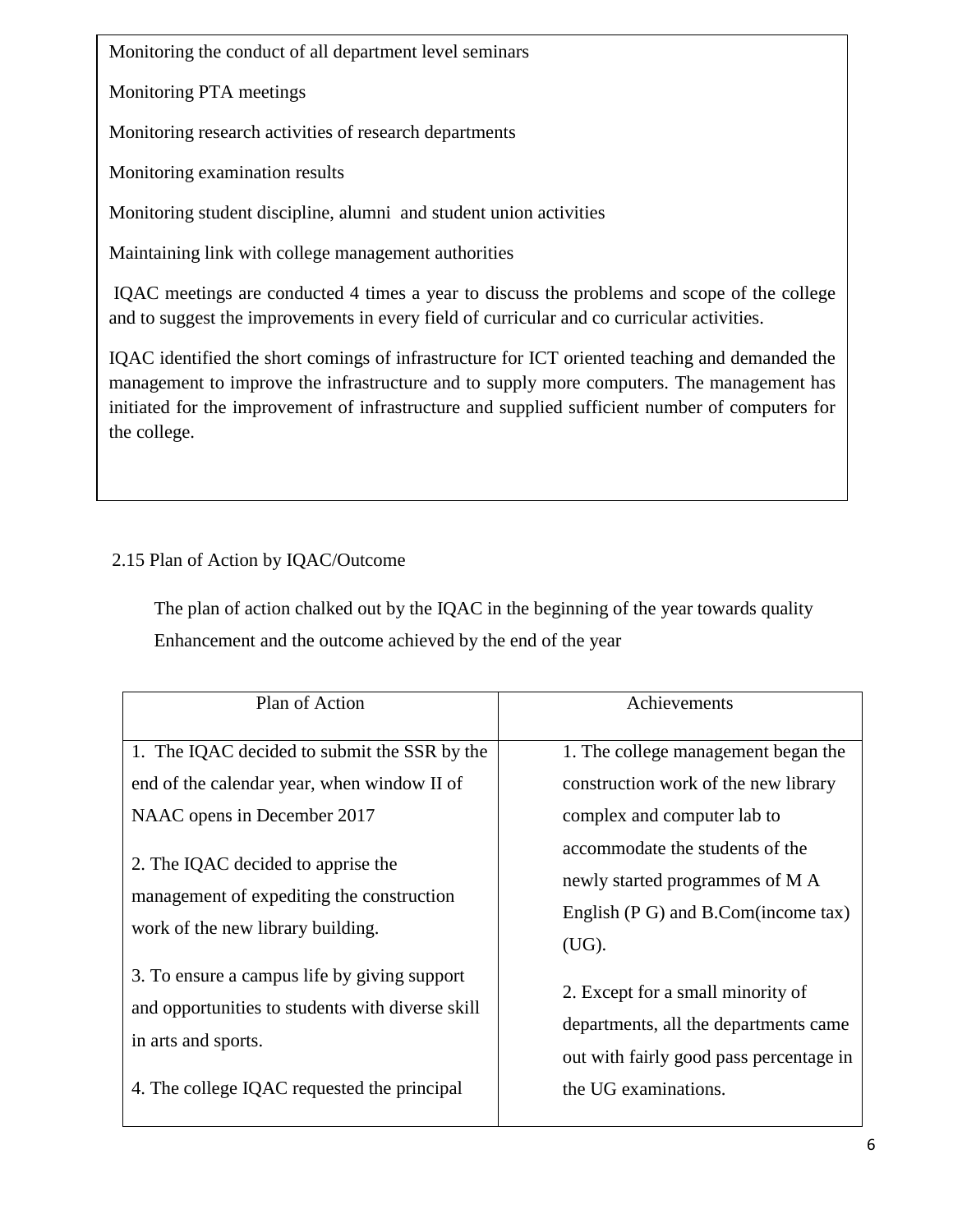once again to apprise the management about the mass retirement of senior faculty members and brain drain from the college and also prompt them to make immediate provisions for posting permanent faculty members.

5. Since the whole academic curriculum and evaluation patterns have changed the IQAC planned to strengthen the tutorial system and encourage specialized activities like Student Support Programme, Walk with the Scholar and ASAP

6. In the light of the introduction of the new curriculum and evaluation pattern the IQAC decided to conduct a overall study of the student feed back about the new curriculum and the competence level of the faculty members.

3. The research and publications and presentation of papers were given thrust as it forms the main strength of the college. College has been showing progressive increase in the number of teachers taking up research work leading to Ph.D. Some of the departments like Zoology, Physics and Botany have shown remarkable progress in research and publications.

4. A fairly large number of guest faculty who joined the college as FDP substitutes are candidates with PhD and additional co curricular skills like presentation skills, computer skills and organizational skills.

 *\* Attach the Academic Calendar of the year as Annexure.*

| 2.15 Whether the AQAR was placed in statutory body | Yes $\vert \gamma \vert$ No                             |                                     |  |
|----------------------------------------------------|---------------------------------------------------------|-------------------------------------|--|
|                                                    | Management $\vert \gamma \vert$ Syndicate $\vert \vert$ | Any other body $\vert \gamma \vert$ |  |

Provide the details of the action taken

The AQAR was prepared by holding about 5 meetings of representatives/ HODs of all the departments. The college council was also apprised of the details given in the AQAR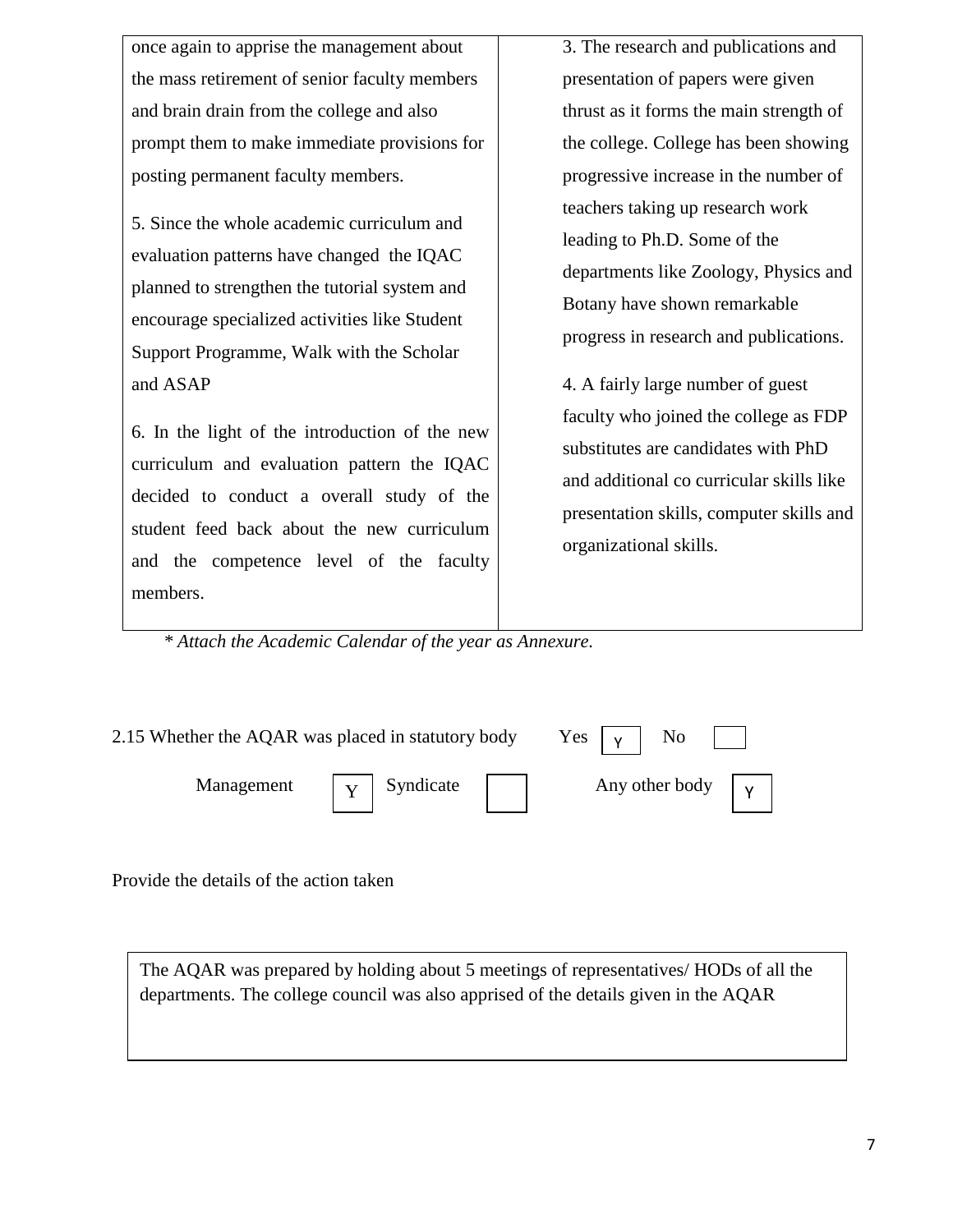### **Part - B**

# **CRITERION – I**

# **1. Curricular Aspects**

1.1 Details about Academic Programmes

| Level of the            | No. of     | Number of        | Number of self | Number of value          |
|-------------------------|------------|------------------|----------------|--------------------------|
| programme               | existing   | programmes       | financing      | added/Career             |
|                         | programmes | added during the | programmes     | Oriented                 |
|                         |            | year             |                | programmes               |
| PhD                     | 4          | $\theta$         |                |                          |
| PG                      | 6          | 0                |                |                          |
| <b>UG</b>               | 13         | $\theta$         |                | 0                        |
| PG diploma              |            | 0                |                | 0                        |
| <b>Advanced Diploma</b> |            | 0                | $1*$           | 0                        |
| Certificate             |            | 0                |                |                          |
| Others                  |            | 0                | O              | <b>ASAP</b> (Additional  |
|                         |            |                  |                | <b>Skill Acquisition</b> |
|                         |            |                  |                | Programme of             |
|                         |            |                  |                | Govt. of Kerala)         |
| <b>Total</b>            | 23         |                  |                | 02                       |

Interdisciplinary 0 0 0 0 0 0 0 Innovative 0 0 0 0 0 0

*\* Diploma in Computer Applications in collaboration with Department of Continuing Education, Kerala*

### 1.2 (i) Flexibility of the Curriculum: CCSS (Choice Based Credit and Semester System)

(ii) Pattern of programmes :

| Pattern   |                      |
|-----------|----------------------|
|           | Number of Programmes |
| Semester  | 13 UG and 6 PG       |
| Trimester |                      |
| Annual    |                      |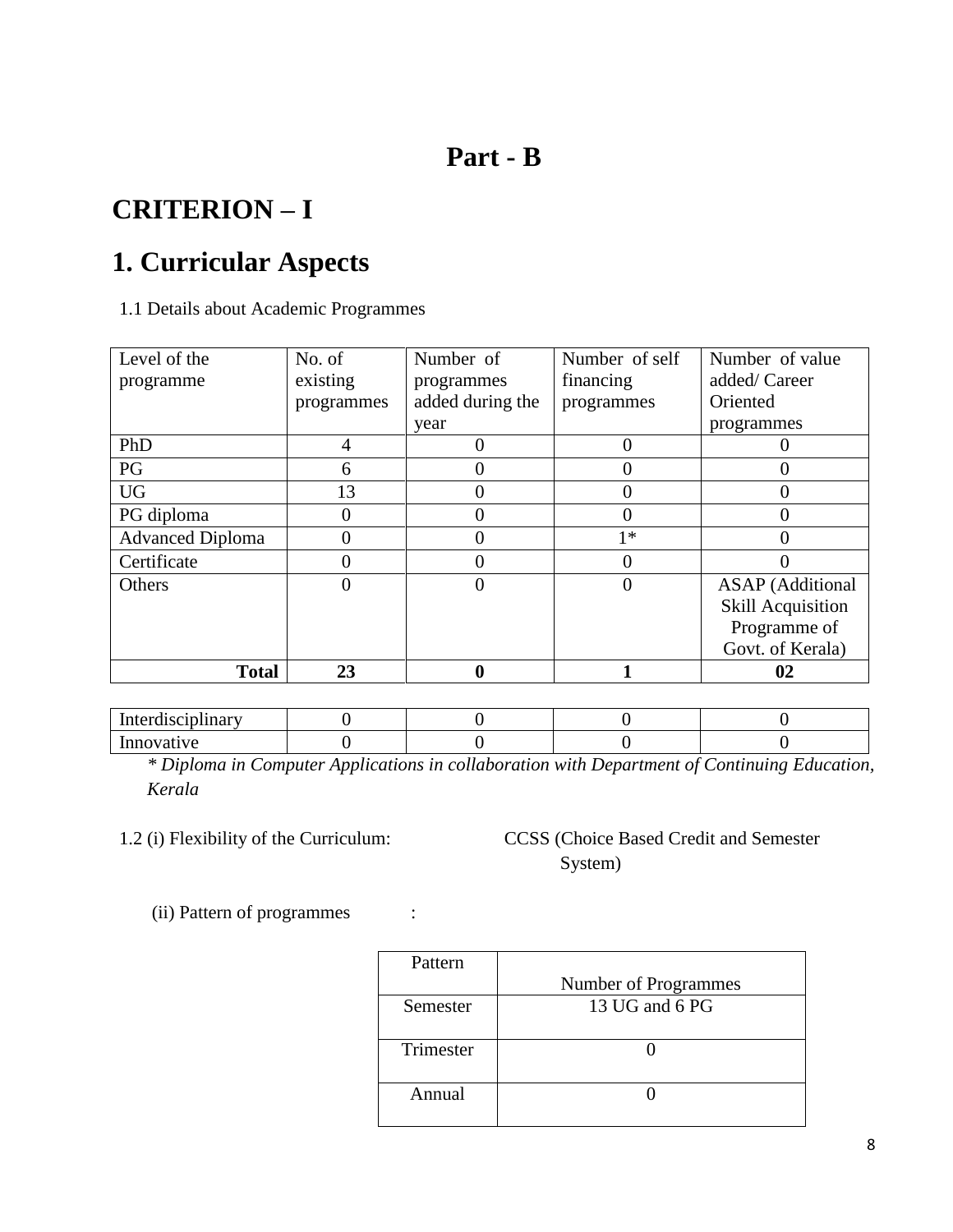#### 1.3 Feedback from Stakeholders

| $\overline{\phantom{0}}$<br><b>Feedback</b><br>trom | umni! | urents | –<br>umple<br>lovees | tudents |
|-----------------------------------------------------|-------|--------|----------------------|---------|
|                                                     |       |        |                      |         |

Mode of feedback :

| anua |  | Co-operating Schools (for PEI) |  |
|------|--|--------------------------------|--|
|------|--|--------------------------------|--|

1.4 Whether any revision/ update of regulation or syllabi, if yes, mention their salient aspects.

The changes made by the university in the academic year 2014-15 were carried over to all the 12 UG programmes

1.5 Any new Department/ Centre introduced during the year. If yes, give details.

Not Applicable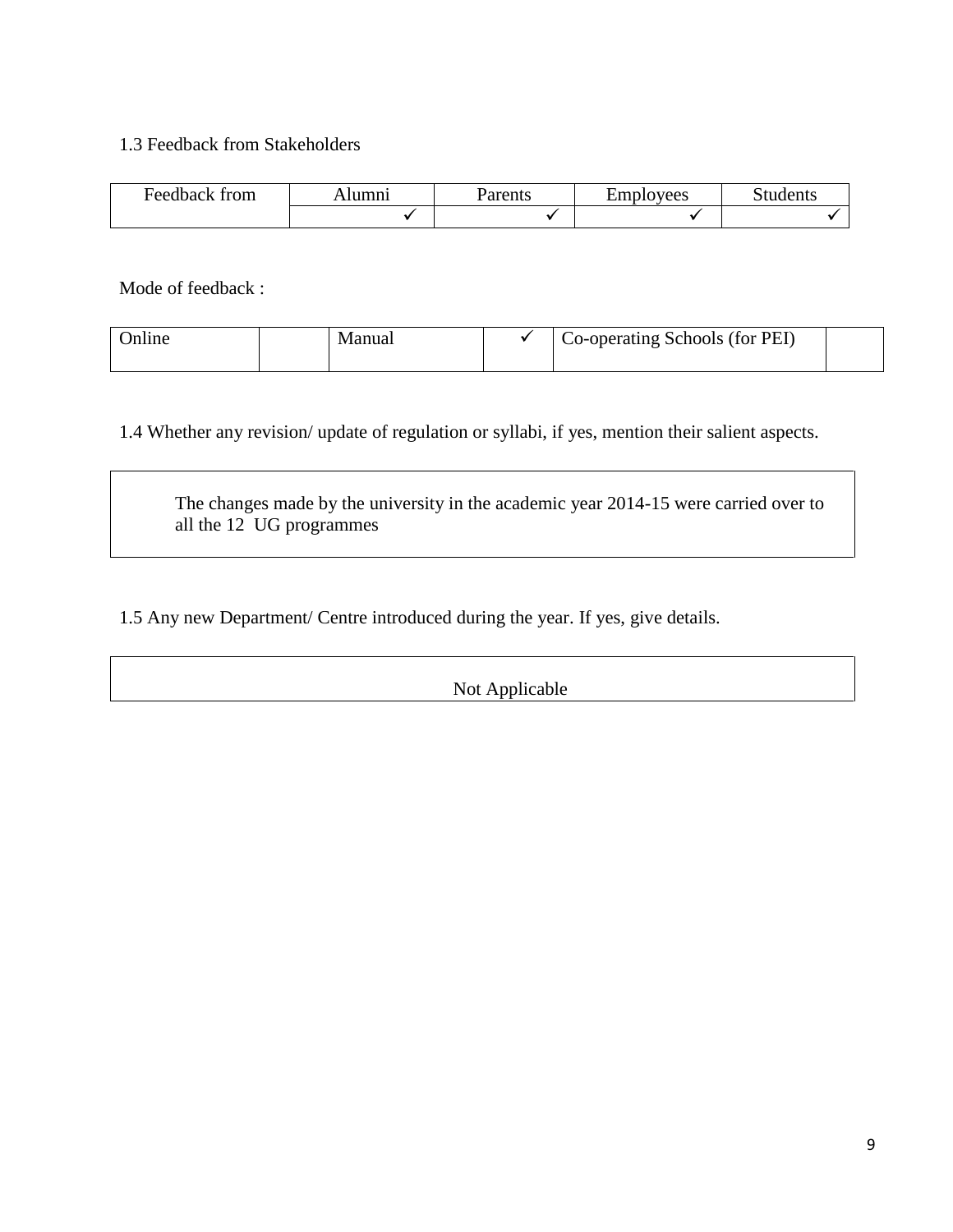# **CRITERION – II**

# **2. Teaching, Learning and Evaluation**

#### 2.1 Total Number of permanent faculty

| Total | Asst. professors<br>Associate<br>professors |  | Professors | <b>Others</b> |  |
|-------|---------------------------------------------|--|------------|---------------|--|
| CO    | ے ر                                         |  |            |               |  |

2.2 No. of permanent faculty with Ph.D



2.3 No. of faculty positions recruited $(R)$  and vacant  $(V)$  during this year

| Asst. professors | Associate  | Professors |  | Others |  |  |  | <b>TOTAL</b> |
|------------------|------------|------------|--|--------|--|--|--|--------------|
|                  | professors |            |  |        |  |  |  |              |
|                  |            |            |  |        |  |  |  |              |
| <b>^^</b>        |            |            |  |        |  |  |  |              |

2.4 No. of Guest and Visiting faculty and temporary faculty

31 0 0

2.5 Faculty participation in conferences and symposia:

| No. of faculty   | International level | National level | State level |
|------------------|---------------------|----------------|-------------|
| Attended         |                     |                |             |
|                  |                     |                |             |
| Presented papers |                     |                |             |
|                  |                     |                |             |
| Resource persons |                     |                |             |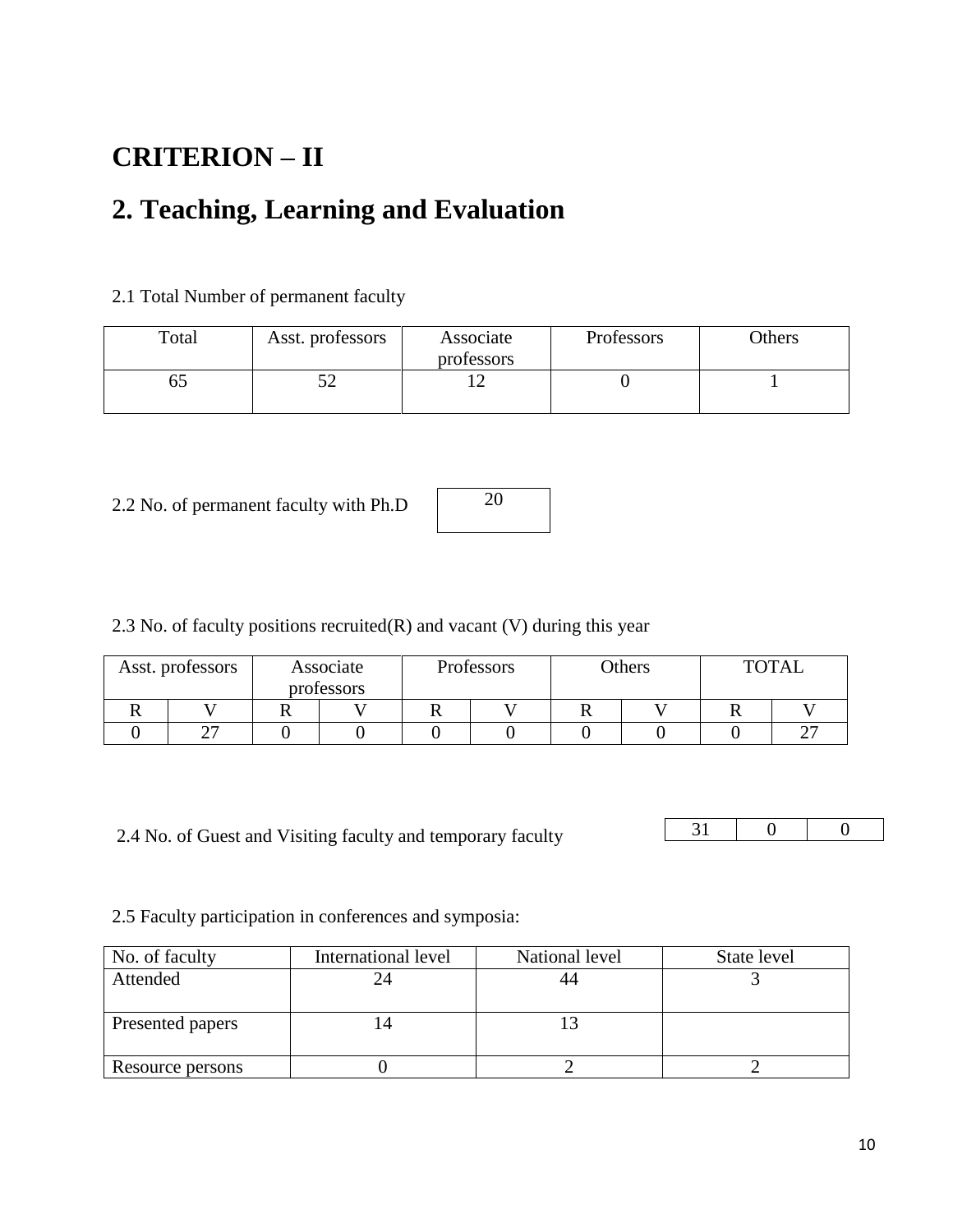2.6 Innovative process adopted by the institution in Teaching and learning

1. The college IQAC and the college council installed LCD projectors and smart Boards in all the PG departments as part of the first phase of making the college a ICT friendly campus. .

2. The departments of Botany, Chemistry, Physics, Malayalam and Zoology took the students on study tours to give them a fresh experience about certain areas which they study.

3. The BBA department hosted Management Fest to provide an exposure in management strategies to the BBA students. The event was made lively with the participation of students and resource persons from other institution under Kannur University.

2.7 Total number of actual teaching days:

180

2.8 Examination/ Evaluation reforms initiated by the institution (For example : Open Book

Examination, Bar Coding, Double valuation, Photocopy, Online Multiple Choice Questions)

Since examinations are conducted by the university, the college cannot introduce any serious examination reforms.

2.9 No. of faculty members involved in curriculum restructuring/ revision/ syllabus development as

Member of Board of studies/ Faculty/ Curriculum development workshops

| 14 BOS members | $1 - FACTULY$ | 1- SYNDICATE |
|----------------|---------------|--------------|
|                |               | MEMBER       |

2.10 Average percentage of attendance of students: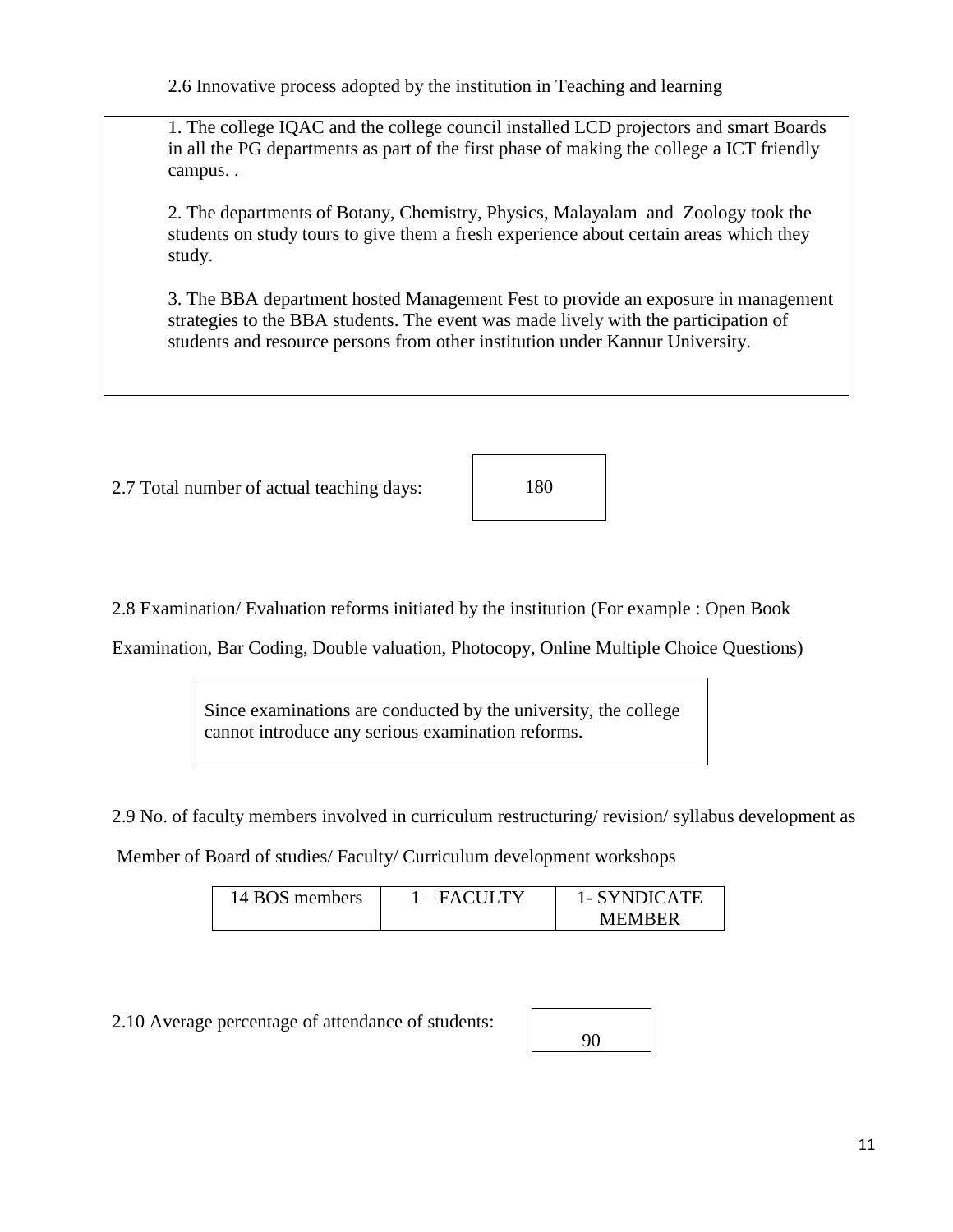| Title of the programme.  | Total No.   | Division $(\%)$ |      |                  |                |      |
|--------------------------|-------------|-----------------|------|------------------|----------------|------|
|                          | of students | Distinction     |      | $\rm II$         | III            | Pass |
|                          | appeared    |                 |      |                  |                |      |
| <b>BSc. BOTANY</b>       | 37          | 2.7             | 24.3 | 24               | 35             | 86   |
| <b>BSc. CHEMISTRY</b>    | 44          | 16              | 64   | 00               | $00\,$         | 80   |
| MSc.CHEMISTRY            | 12          | $\theta$        | 100  | $\overline{0}$   | $\theta$       | 100  |
| <b>B.Com</b>             | 96          | 21              | 51   | 02               | $\Omega$       | 74   |
| M.Com                    | 20          | 35              | 46   | $\overline{0}$   | $\overline{0}$ | 81   |
| <b>B.A.ECONOMICS</b>     | 56          | $\tau$          | 38   | 13               | $00\,$         | 58   |
| M.A ECONOMICS.           | 17          | 30              | 53   | $\boldsymbol{0}$ | $\Omega$       | 83   |
| <b>B.A. ENGLISH</b>      | 45          | $\overline{2}$  | 51   | $\overline{4}$   | $00\,$         | 57   |
| M.A.ENGLISH              | 12          | $\overline{0}$  | 17   | 33               | 8              | 58   |
| <b>B.A. HISTORY</b>      | 53          | $\overline{2}$  | 51   | 14               | $00\,$         | 67   |
| <b>B.A. MALAYALAM</b>    | 40          | 15              | 27.5 | 2.5              | $00\,$         | 45   |
| <b>BBA</b>               | 51          | 10              | 41   | 11               | $00\,$         | 62   |
| <b>BSc. MATHEMATICS</b>  | 51          | 12              | 24   | 00               | $00\,$         | 36   |
| <b>BSc. MICROBIOLOGY</b> | 33          | 21              | 52   | 6                | 6              | 85   |
| <b>BSc. PHYSICS</b>      | 42          | 29              | 48   | $\overline{2}$   | $00\,$         | 79   |
| MSc. PHYSICS             | 12          | 8               | 75   | $\boldsymbol{0}$ | $\Omega$       | 83   |
| BSc. ZOOLOGY             | 35          | $\overline{7}$  | 69   | $\overline{7}$   | $00\,$         | 83   |
| MSc. ZOOLOGY             | 7           | 29              | 71   | $\overline{0}$   | $\overline{0}$ | 100  |

#### 2.11 Course/ programme wise distribution of pass percentage

2.12 How does IQAC Contribute/ Monitor/ Evaluate the Teaching & Learning processes :

IQAC meetings are conducted 4 times a year to discuss the problems and scope of the college and to suggest the improvements in every field of curricular and co curricular activities. IQAC identified the short comings of infrastructure for ICT oriented teaching and demanded the management to improve the infrastructure and to supply more computers. The management has initiated for the improvement of infrastructure and supplied sufficient number of computers for the college.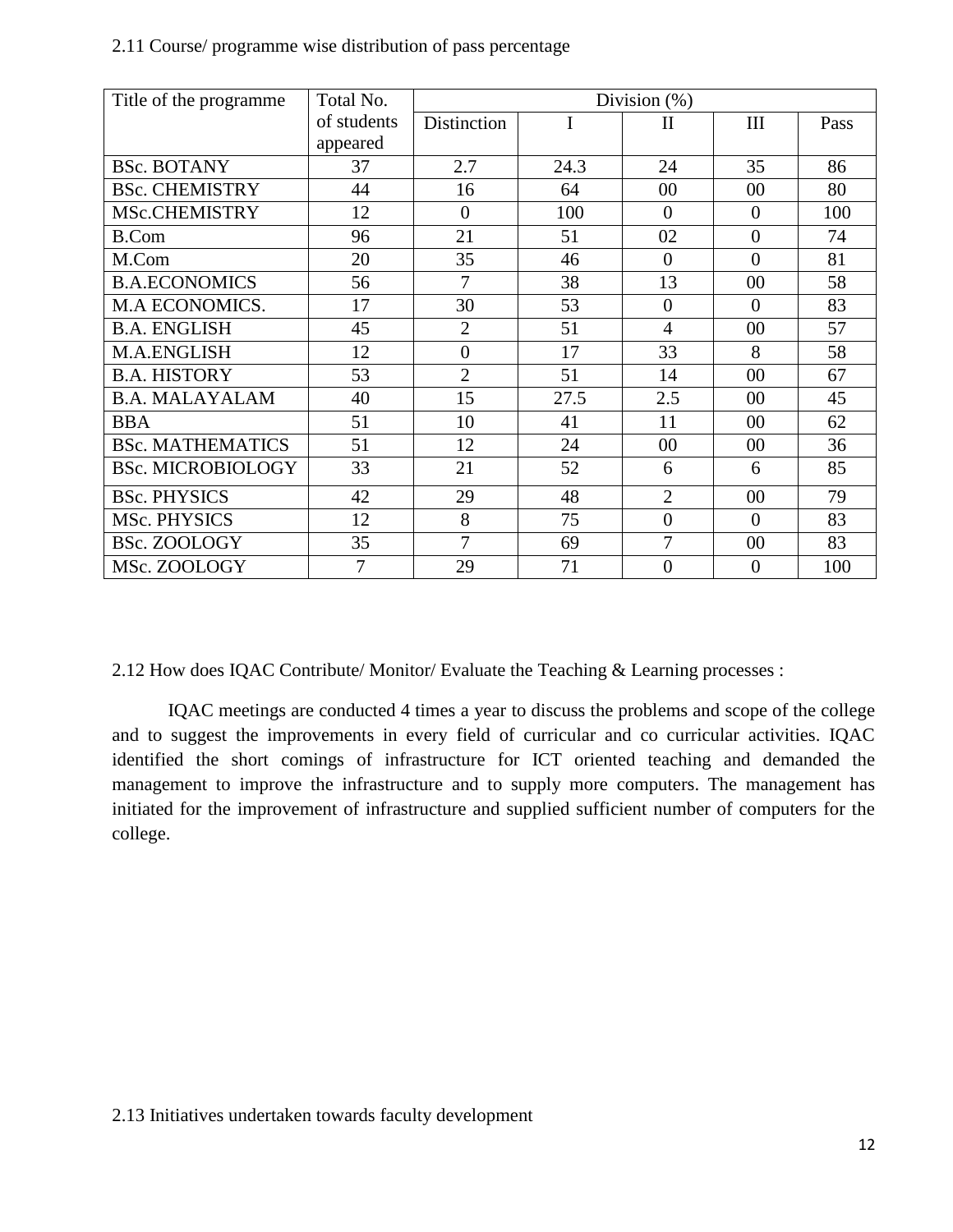| Faculty/ Staff Development Programmes | No. of faculty benefitted |
|---------------------------------------|---------------------------|
| Refresher                             | 5                         |
| <b>UGC-</b> Faculty improvement       | 5                         |
| <b>HRD</b>                            |                           |
| Orientation                           |                           |
| Faculty exchange                      |                           |
| Staff training by UTY                 |                           |
| Staff training by other institutions  |                           |
| Summer, winter, workshops             | 4                         |
| Any other                             |                           |

### 2.14 Details of Administrative and Technical staff

| Category                | No. of permanent | No. of vacant | No. of permanent | No. of positions   |
|-------------------------|------------------|---------------|------------------|--------------------|
|                         | Employee         | Positions     | positions filled | filled temporarily |
|                         |                  |               | during the year  |                    |
|                         |                  | 22            |                  |                    |
| Administrative<br>staff |                  |               |                  |                    |
|                         |                  |               |                  |                    |
| <b>Technical Staff</b>  |                  |               |                  |                    |

# **CRITERION – III**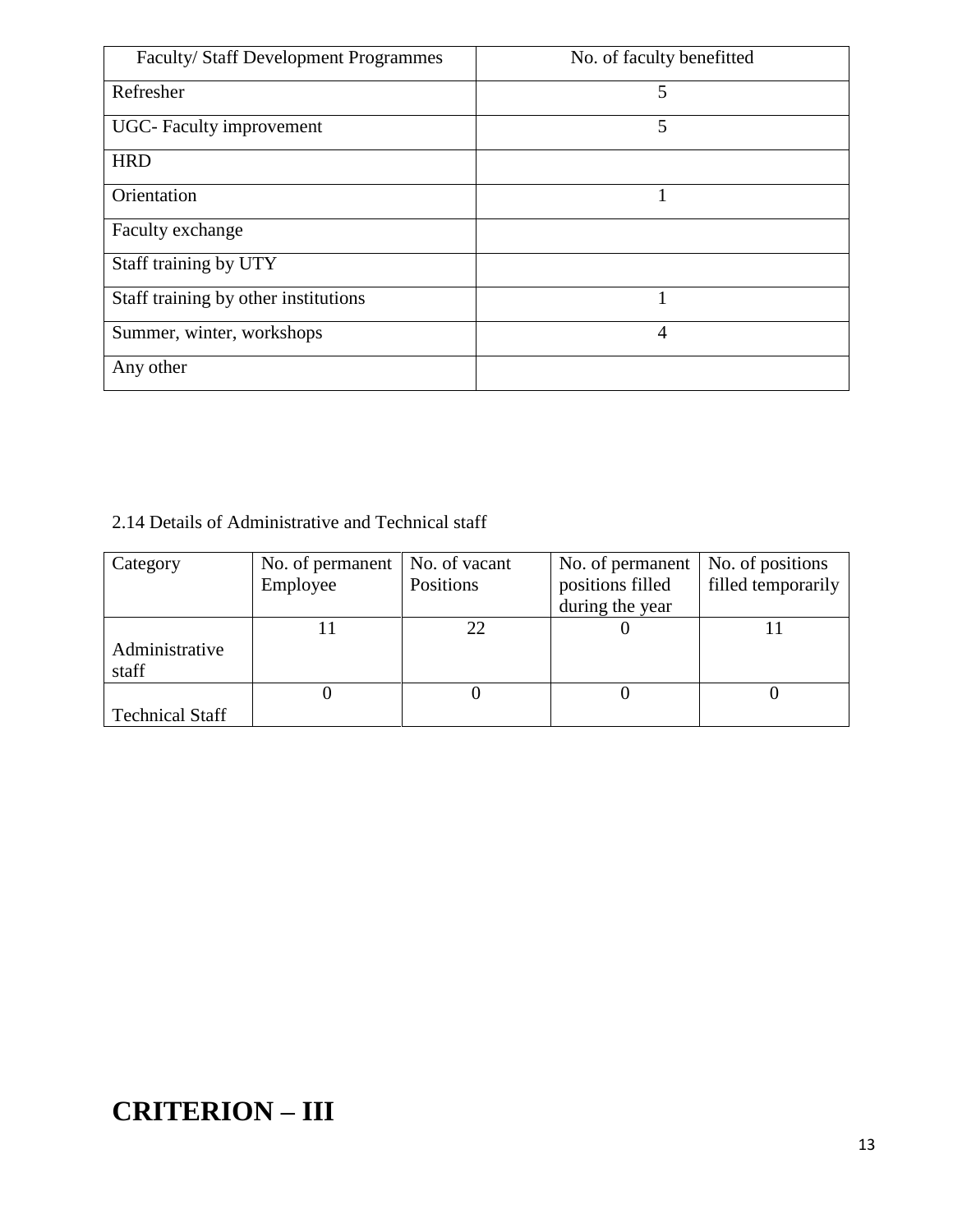# **3. Research, Consultancy and extension**

3.1 Initiatives of IQAC in sensitizing/ Promoting Research Climate in the institution

The college has a research promotion cell with representatives of IQAC. The departments of Zoology, Chemistry, Botany, Commerce, English, Hindi and Malayalam were encouraged to publish more articles and take young research scholars under their guidance and supervision. This has considerably fostered a research culture among the members of these faculties.

#### 3.2 Details regarding Major Projects

|               | Completed | Ongoing | Sanctioned | Submitted |
|---------------|-----------|---------|------------|-----------|
| Number        |           |         |            |           |
|               |           | 2957000 |            |           |
| Outlay in Rs. |           |         |            |           |

#### 3.3 Details regarding Minor Projects

|               | Completed | Ongoing | Sanctioned | Submitted |
|---------------|-----------|---------|------------|-----------|
| Number        |           |         |            |           |
| Outlay in Rs. | 195000    | 545000  | 1,65,000   | 151500    |

#### 3.4 Details on Research publications

|                          | International | <b>National</b> | Others |
|--------------------------|---------------|-----------------|--------|
| Peer Review Journals     |               |                 |        |
| Non Peer Review Journals |               |                 |        |
| e-journals               |               |                 |        |
| Conference proceedings   |               |                 |        |

#### 3.5 Details of Impact Factor of publications:

| Range | $0.5 - 2$ | Average: | 1.25 | H index | 20 | Scopus | ∼ |
|-------|-----------|----------|------|---------|----|--------|---|
|-------|-----------|----------|------|---------|----|--------|---|

3.6 Research Funds sanctioned and received from various funding agencies, industry and other organizations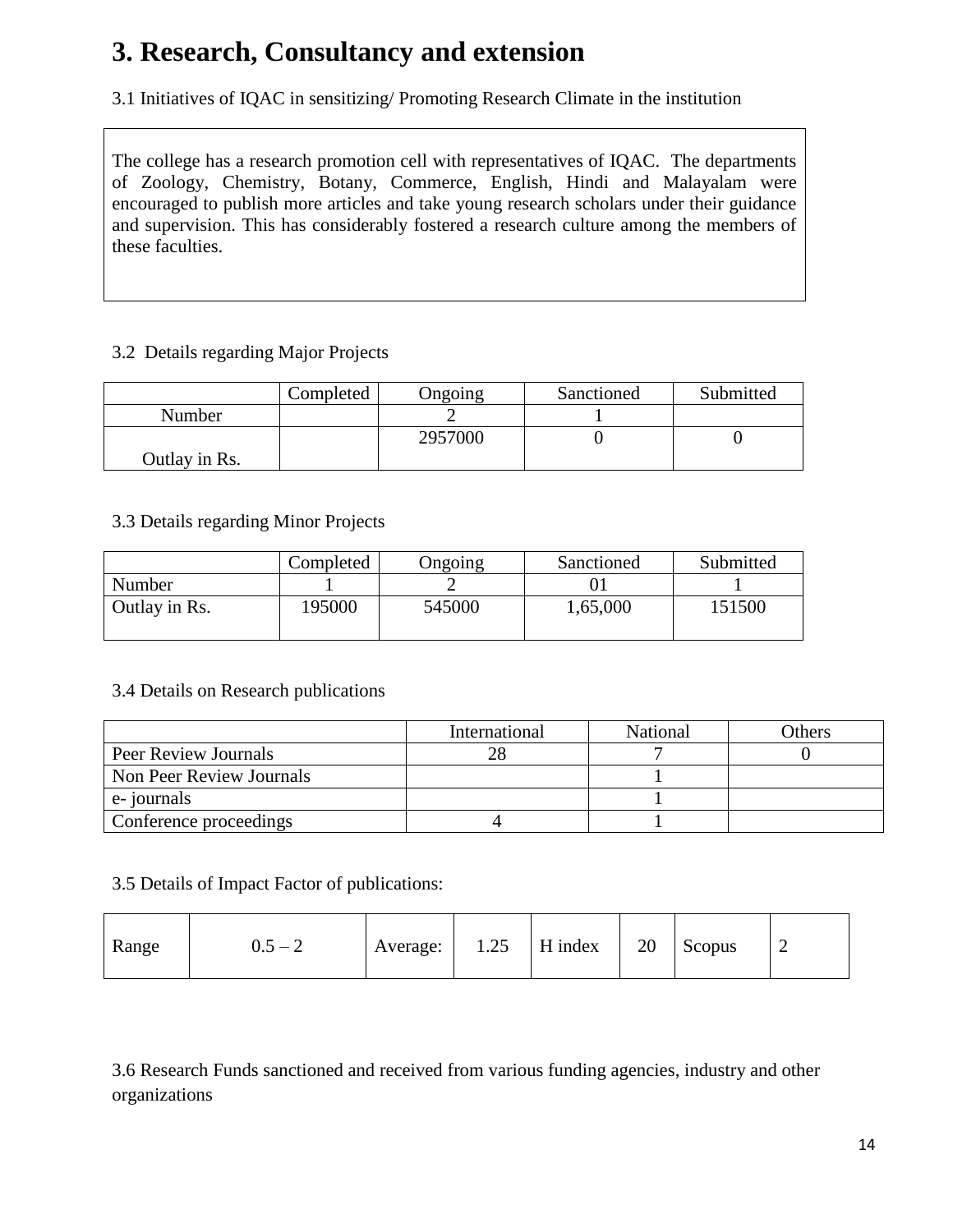| Nature of the project       | Duration year | Name of       | Total grant | Received        |
|-----------------------------|---------------|---------------|-------------|-----------------|
|                             |               | the funding   | sanctioned  |                 |
|                             |               | agency        |             |                 |
| Major projects              | 2016-18       | <b>KSCSTE</b> | 2457000     | 1 <sup>st</sup> |
|                             |               | <b>ICHR</b>   | 500000      | installment     |
| Minor projects              | 2016-18       | <b>UGC</b>    | 1,65,000    | 151500          |
|                             |               | <b>UGC</b>    | 490000      | 375000          |
| Inter disciplinary projects |               |               |             |                 |
| Industry sponsored          |               |               |             |                 |
| Sponsored by UTY/college    |               |               |             |                 |
| Students research projects  | 2017-18       | <b>KSCSTE</b> | 20000       | 20000           |
| (other than compulsory by   |               |               |             |                 |
| UTY)                        |               |               |             |                 |
| Any other (specify)         |               |               |             |                 |
| Total                       |               |               | 3467000     | 546500          |
|                             |               |               |             |                 |
|                             |               |               |             |                 |

### 3.7 No. of Books published

| $\mathbb{I}$ No<br>'SRN<br>W 1th | $TTT^*$ , 1<br><b>ISBN.No</b><br>/1thout<br>W. | Chapters in edited books |
|----------------------------------|------------------------------------------------|--------------------------|
|                                  |                                                |                          |

3.8 No. of university departments receiving funds from –

| $UGC - SAP$ | CAS | DST-FIST | DPE | DBT Scheme/<br>funds |
|-------------|-----|----------|-----|----------------------|
| <b>NA</b>   | NA  | NA       | NA  | <b>NA</b>            |

3.9 For Colleges

| Autonomy | $\mathbb{C}\mathrm{PE}$ | DBT star | <b>INSPIRE</b> | СE | Any other     |
|----------|-------------------------|----------|----------------|----|---------------|
|          |                         | Scheme   |                |    |               |
|          |                         |          |                |    | <b>UGC</b>    |
|          |                         |          |                |    | <b>KSCSTE</b> |
|          |                         |          |                |    |               |

3.10 Revenue generated through consultancy

Not Applicable

3.11 No of conferences organized by the Institution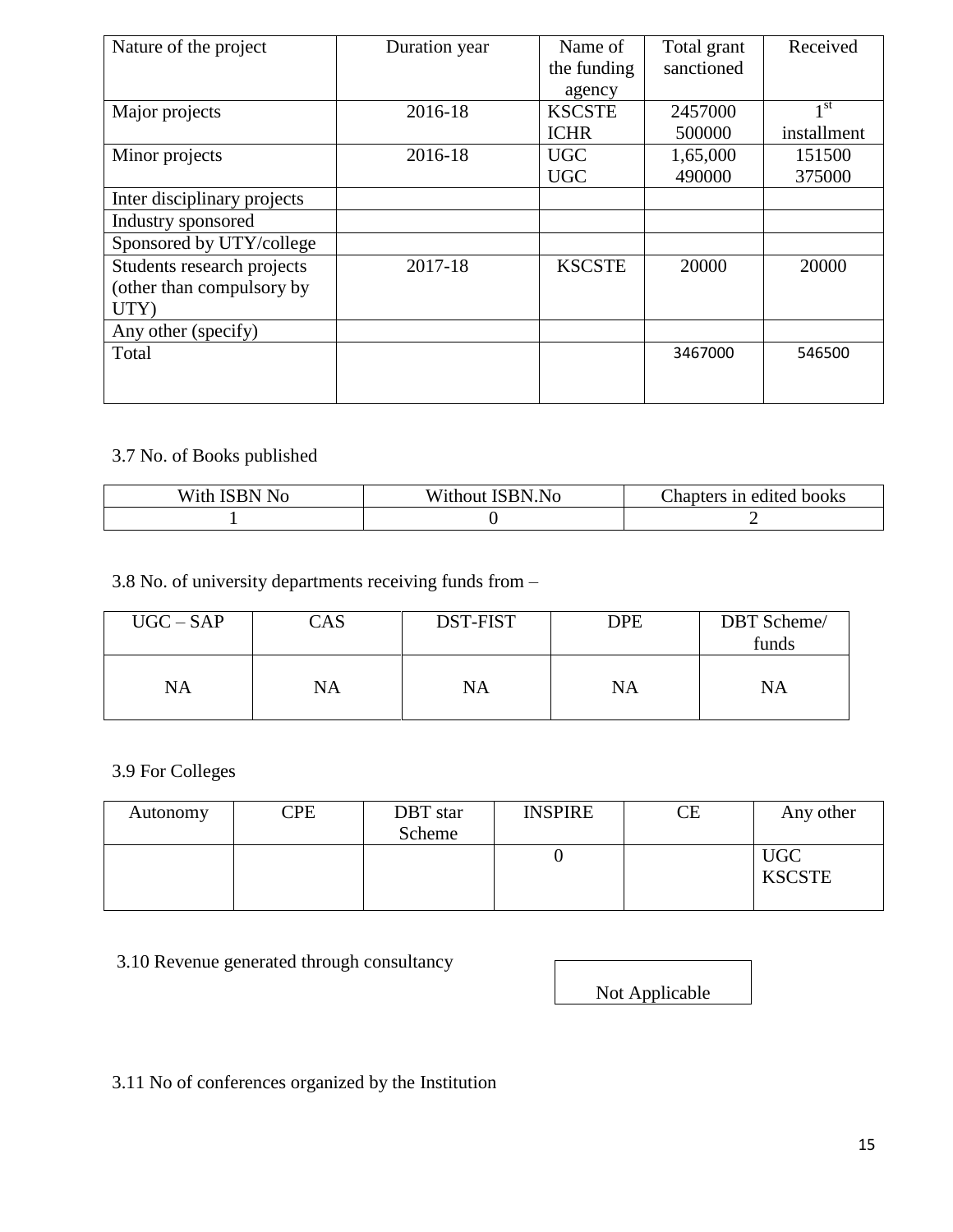| Level      | International | National      | <b>State</b> | University | $\text{Collect}$ |
|------------|---------------|---------------|--------------|------------|------------------|
| Number     |               |               |              |            |                  |
| Sponsoring | <b>ICHR</b>   | <b>KSCSTE</b> |              |            | <b>IOAC</b>      |
| Agency     |               | UGC           |              |            |                  |

#### 3.12 No. of faculty served as experts, Chair persons or resource persons

7

#### 3.13 No. of collaborations –

|  | --<br>uici<br>1 M.I |
|--|---------------------|
|  | _                   |

0

3.14 No. of linkages created during this year

### 3.15 Total budget for research for the current year in Rs:

| From funding agency | From management of<br>university/college | Total  |
|---------------------|------------------------------------------|--------|
| 546500              |                                          | 546500 |

#### 3.16 No. of patents received -

| Type of Patent |         | Number |
|----------------|---------|--------|
| National       | Applied |        |
|                | Granted |        |
| International  | Applied |        |
|                | Granted |        |
| Commercialized | Applied |        |
|                | Granted |        |

3.17 No. of research awards/ recognitions received by faculty and research fellows of the institute in the year

| $\mathbf{H}$<br>Fotal | International | National | state | $\sim$ $\sim$<br>Jniversity | Dıst | olleoe |
|-----------------------|---------------|----------|-------|-----------------------------|------|--------|
|                       |               |          |       |                             |      |        |

3.18 No. of Ph.D guides from the Institution and no. of students registered under them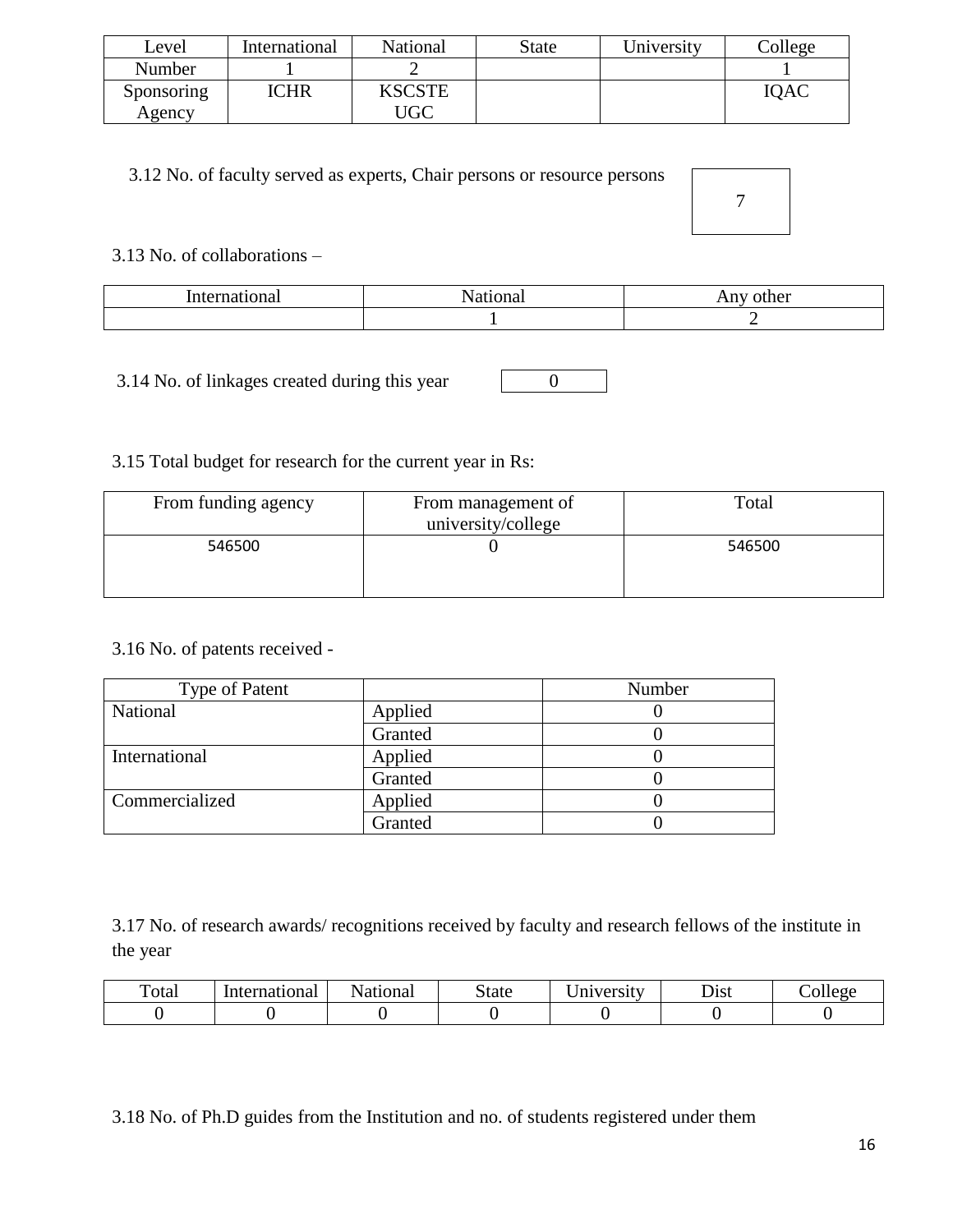| Dept.                     | Guides | <b>Students</b> |
|---------------------------|--------|-----------------|
| <b>Botany</b>             | 02     | 02              |
| Chemistry.                | 02     | 04              |
| English                   | 02     | 12              |
| Zoology                   | 05     | 05              |
| <b>Political Science</b>  | ΟI     | 04              |
| Commerce                  | 05     | 27              |
| Physics                   | 01     | 03              |
| <b>Physical Education</b> |        |                 |

3.19 No. of Ph.D awarded by faculty from the Institution

2

3.20 No of research scholars receiving the fellowships (Newly enrolled + existing)

| 211 | CDE<br>ĸ<br><b>NTTT</b> | 0.11<br>Project f<br>tellow | other<br>Any |
|-----|-------------------------|-----------------------------|--------------|
|     |                         |                             |              |

3.21 No. of students participated in NSS events :

| <b>UTY LEVEL</b> | STATE | <b>NATIONAL</b> | <b>INTERNATIONAL LEVEL</b> |
|------------------|-------|-----------------|----------------------------|
|                  | LEVEL | <b>LEVEL</b>    |                            |
| 200              |       |                 |                            |

3.22. No. of students participated in NCC events :

| UTY LEVEI | <b>STATE LEVEL</b> | <b>NATIONAL</b><br>I EVEI | <b>INTERNATIONAL LEVEL</b> |
|-----------|--------------------|---------------------------|----------------------------|
|           |                    |                           |                            |

3.23 No. of awards won in NSS

| UTY LEVEL | <b>STATE LEVEL</b> | <b>NATIONAL</b> | <b>INTERNATIONAL</b> |
|-----------|--------------------|-----------------|----------------------|
|           |                    | LEVEL           | <b>LEVEI</b>         |
|           | JC                 | OC)             | ')C                  |

#### 3.24. No. of awards won in NCC

| <b>I ITY LEVEL</b> | STATE I EVEI | <b>NATIONAL</b> | <b>INTERNATIONAL</b> |
|--------------------|--------------|-----------------|----------------------|
|                    |              | LEVEI           | <b>FVFI</b>          |
|                    | ЭC           |                 | 00                   |

3.25 No. of Extension activities organized: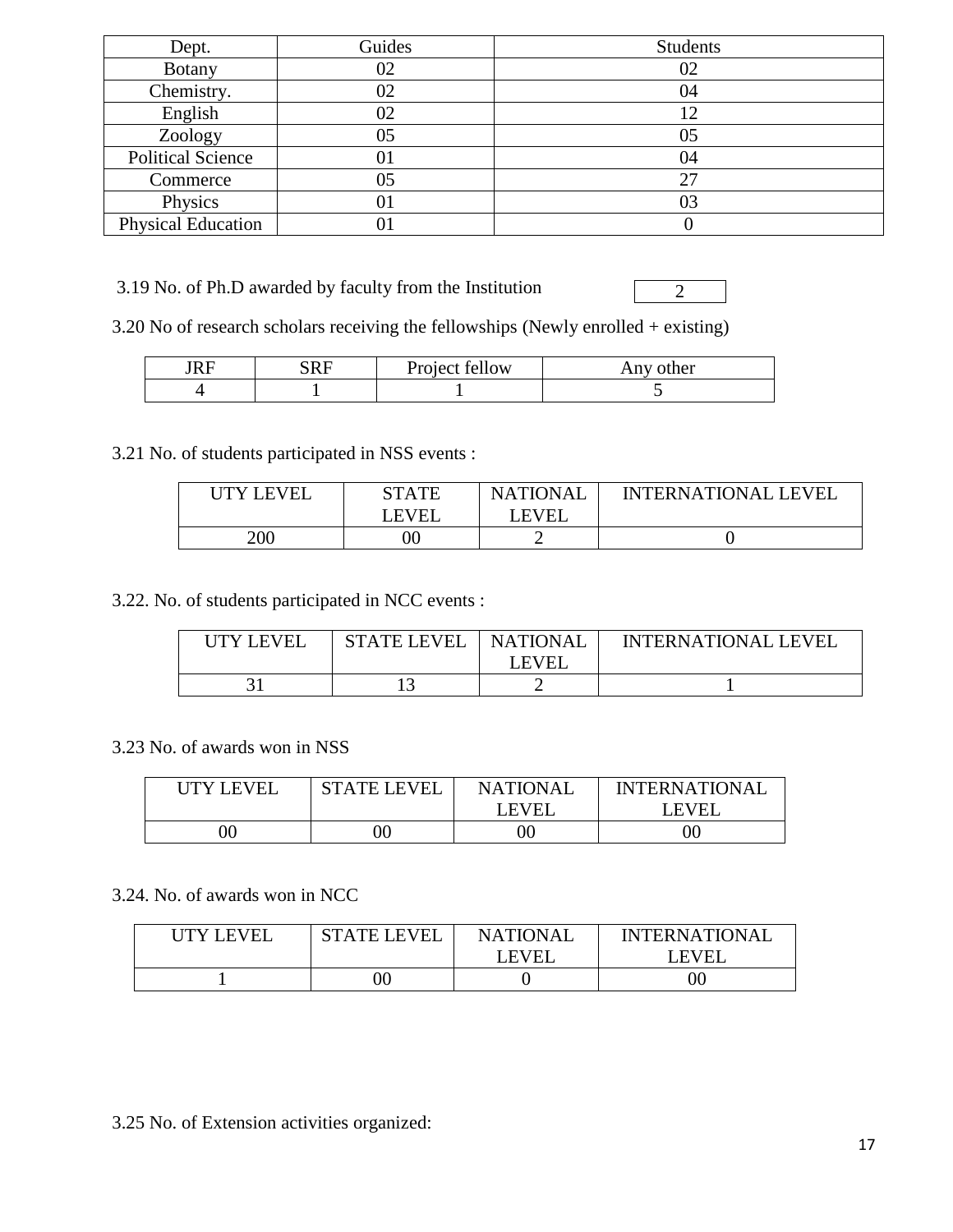| University forum | College forum | NCC | NSS | Any other |
|------------------|---------------|-----|-----|-----------|
|                  |               |     |     |           |

3.26 Major Activities during the year in the sphere of extension activities and Institutional Social Responsibility

- NCC hosted 4 extension activities
- URJAKIRAN programme of KSCSTE
- ENCON
- SOPANAN FORUM Malayalam
- Mushroom cultivation- kudumbasree
- Science Exhibition
- Science Day celebration
- One Day science workshop in collaboration with IISER
- Chemistry Fest
- Management Fest
- Mathematics exhibition
- Blood stem cell donors registration awareness programme
- Establishment of Birds Club International Unit
- $\bullet$  30<sup>th</sup> Kerala Science Congress- Curtain Raiser Programme
- NSS hosted 10 extension activities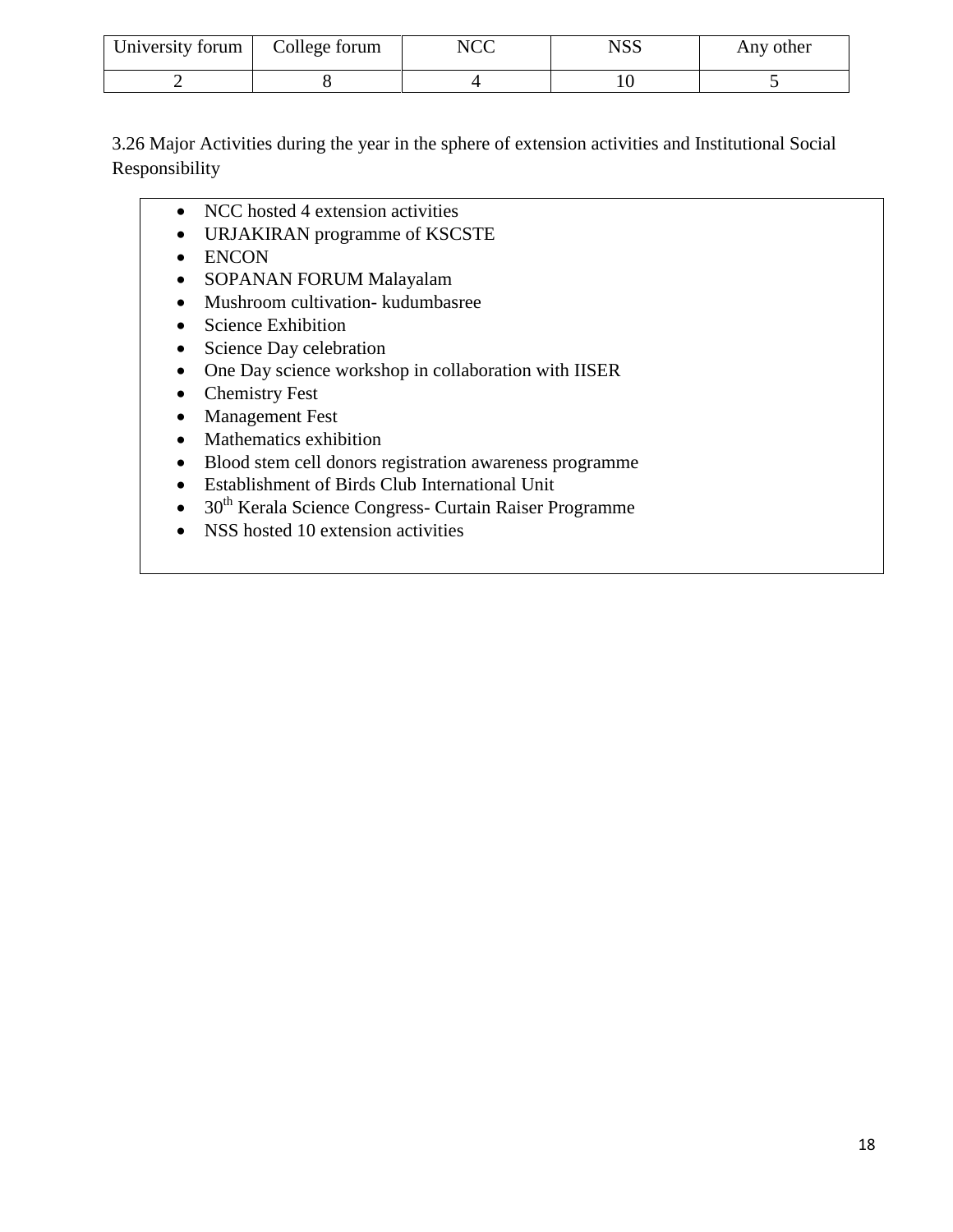# **CRITERION – IV**

# **4. Infrastructure and Learning Resources**

|  |  |  |  |  | 4.1 Details of increase in infrastructure facilities: |  |
|--|--|--|--|--|-------------------------------------------------------|--|
|--|--|--|--|--|-------------------------------------------------------|--|

| Facilities                               | Existing   | Newly          | Source of  | Total    |
|------------------------------------------|------------|----------------|------------|----------|
|                                          |            | created        | fund       |          |
|                                          |            |                |            | 23.24    |
| Campus area                              | 23.24      | Nil            |            | Acres    |
|                                          | Acres      |                |            |          |
|                                          |            |                |            |          |
| <b>Class Rooms</b>                       | 51         | $\theta$       |            | 51       |
|                                          |            |                |            |          |
| Laboratories                             | 15         | $\theta$       |            | 15       |
|                                          |            |                |            |          |
| <b>Seminar Halls</b>                     | 03         |                |            | $\theta$ |
| No. of important equipments purchased (> | 111        | $\overline{0}$ |            | 111      |
| 1.0 lakh) during the current year        |            |                |            |          |
|                                          |            |                |            |          |
| Value of the equipment purchased during  | 173,96,662 | 2000000        | Management | 19396662 |
| the year $(Rs. )$                        |            |                |            |          |
|                                          |            |                |            |          |
| Others (P D fund) Amt. spent for         | 2018953    | 925000         | P D fund   | 2943953  |
| Equipment                                |            |                |            |          |

4.2 Computerization of administration and Library

The library is digitalized and automated**.** 

### 4.3 Library Services:

|  | <b>A</b> .<br>the contract of the con- | `ota.<br>.<br>. |
|--|----------------------------------------|-----------------|
|  |                                        |                 |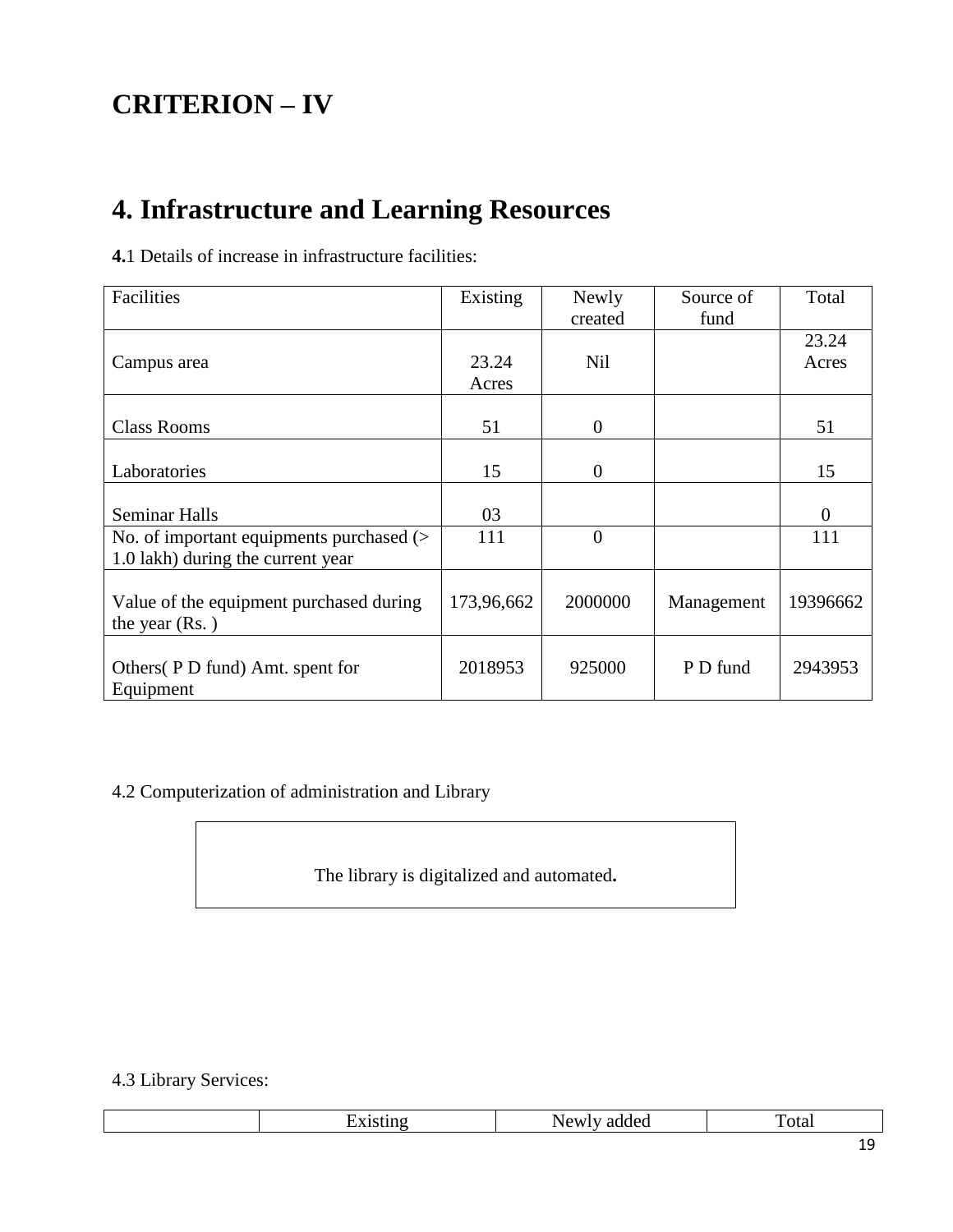|                  | No    | Value   | No               | Value  | N <sub>o</sub> | Value    |
|------------------|-------|---------|------------------|--------|----------------|----------|
| Text books       |       |         |                  |        |                |          |
| Reference        | 526   | 25308   |                  |        | 526            | 25308    |
| e. Books         |       |         |                  |        |                |          |
| Journals         | 30    | 10000   |                  |        | 30             | 10000    |
| e. Journals      |       |         |                  |        |                |          |
| Digital database |       | 5000    | <b>INFLIBNET</b> | 5000   |                |          |
| CD & Video       |       |         |                  |        |                |          |
| Others (General) | 48063 | 9842900 | 804              | 181149 | 48820          | 10024049 |

#### 4.4 Technology up gradation

|          | Total     | Computer |    | Internet   Browsing | Computer | Office | Depart | Others |
|----------|-----------|----------|----|---------------------|----------|--------|--------|--------|
|          | Computers | labs     |    | centers             | center   |        | ments  |        |
| Existing |           | 03       | 50 | 02                  |          |        | 14     |        |
| Added    | 60        |          | 60 |                     |          |        |        |        |
| Total    | 175       | 04       | 10 |                     | 02       |        | 14     |        |

4.5 Computer, Internet access, training to teachers and students and any other programme for technology upgradation (Networking, e-Governance etc.)

- One new computer centre with 60 computers established.
- 50 mbps internet connection given to the new computer centre and library
- Training for using interactive Boards given to Teachers

**4**.6 Amount spent on maintenance in lakhs:

|                      | $\mathbf{C}^{\mathbf{T}}$            | 250000  |
|----------------------|--------------------------------------|---------|
| $\ddot{\phantom{0}}$ | Campus Infrastructure and facilities | 4000000 |
| $\cdots$<br>111      | Equipments                           | 200000  |
| 1V                   | <b>Others</b>                        | 150000  |
|                      | <b>Total</b>                         | 4600000 |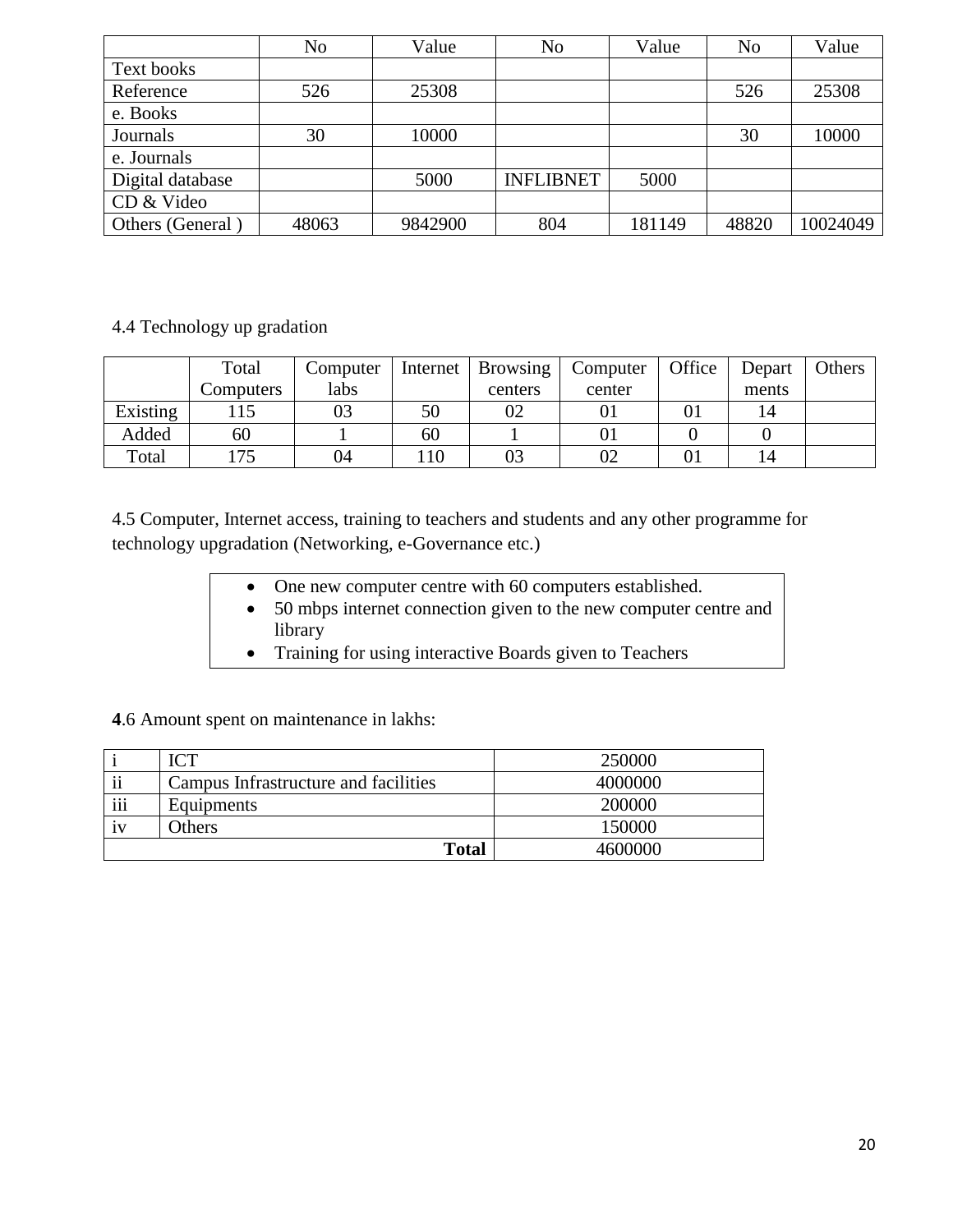# **CRITERION – V**

## **5. Students Support Programme**

**5.**1 Contribution of IQAC in enhancing awareness about Student Support Services

The IQAC ensures the conduct of an initial orientation class for all the freshers in the college auditorium/seminar Hall with the participation of all HODs to apprise the students and their parents about all the student support services and facilities available in the college. A copy of the college calendar is provided to all the UG and PG students. The calendar committee conducts elaborate meetings and ensures that all student support data are incorporated to it. The College informs all the students about the various student support programmes through a well maintained public address system. Besides this there are institutional notice boards and also department level notice boards for putting up various kinds of information.

- 5.2 Efforts made by the institution for tracking the progression
	- The college has in place a tutorial system. On a average every group tutor is allotted a maximum number 20-25 students. By this system the matters related to student progression is fairly monitored and supervised.
	- All UG batches of all semesters have their respective class PTA meetings at which the result profile of the students are presented. This helps teachers, students and parents to be aware of the track record in academic matters.

#### 5.3 a. Total number of students

| $\sqrt{2}$<br>◡ | $\mathbf{r}$<br>◡        | <b>Dh</b> | $\gamma$ thers |
|-----------------|--------------------------|-----------|----------------|
|                 | $\overline{\phantom{m}}$ | ັ<br>◡    |                |

b**.** No of students outside state



0

c. No. of international students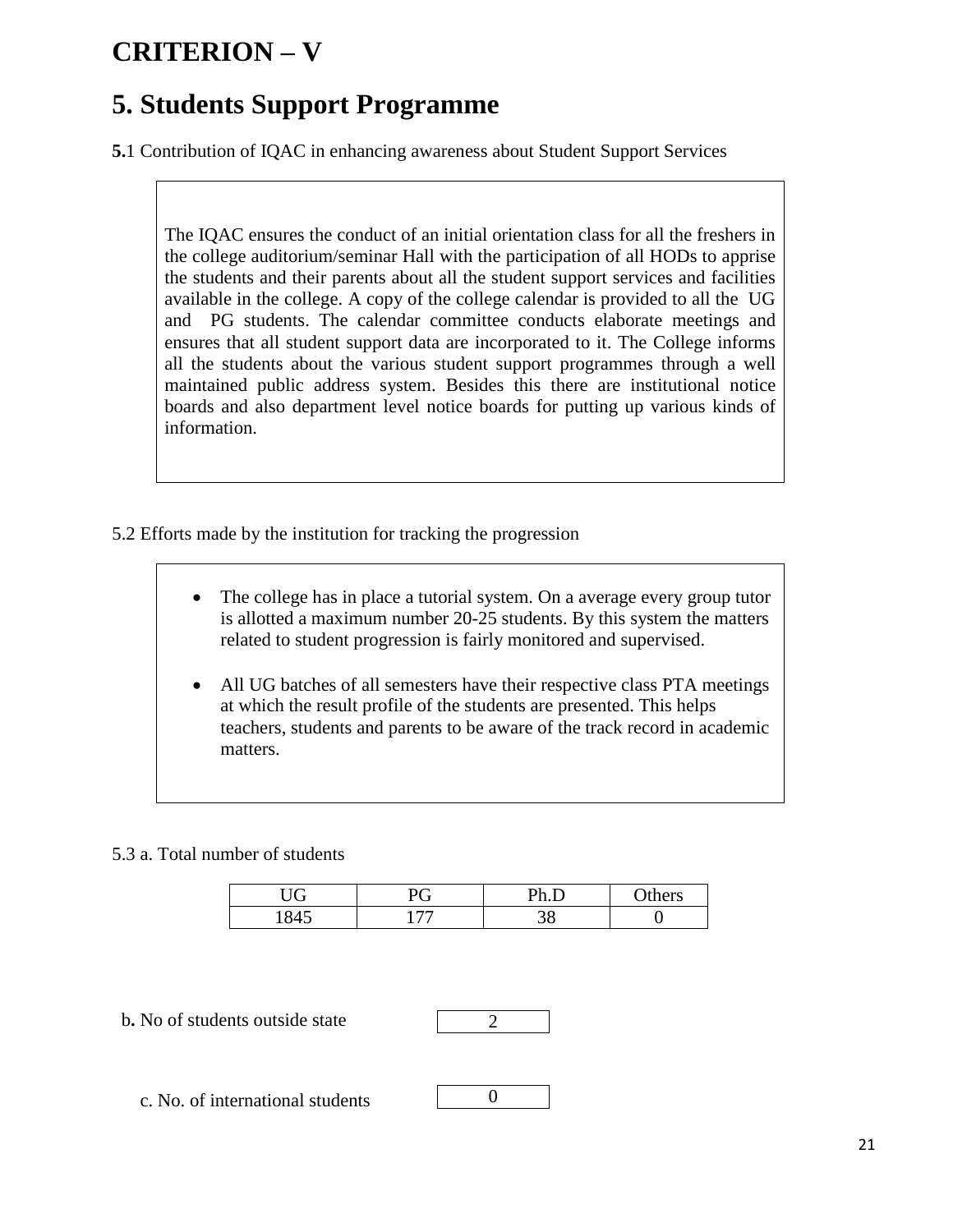MenWomen

| No  | $\%$ | No   | $\%$ |
|-----|------|------|------|
| 517 | 25.1 | 1543 | 74.9 |

#### **d. Category of students**

| Last Year   |           |           |            |                                  |       |             |           | This Year |            |                                  |       |
|-------------|-----------|-----------|------------|----------------------------------|-------|-------------|-----------|-----------|------------|----------------------------------|-------|
| Gener<br>al | <b>SC</b> | <b>ST</b> | <b>OBC</b> | Physical<br>1y<br>challeng<br>ed | Total | Gener<br>al | <b>SC</b> | <b>ST</b> | <b>OBC</b> | Physica<br>lly<br>challen<br>ged | Total |
| 149         | 271       | 57        | 1605       | 24                               | 2106  | 175         | 277       | 56        | 1552       | 25                               | 2060  |

Demand ratio :  $9000 : 751$  Drop Out (%) : 2 %

5.4 Details of student support mechanism for coaching competitive exams if any

JAM Entrance coaching organised by Chemistry Dept.

There are two UGC funded programmes for ensuring equal opportunity to all students and coaching for competitive examinations.

Placement Drive organized by Career Guidance and Placement Cell incorporating about 40 companies

Conducted PSC model examination

No. of students beneficiaries

200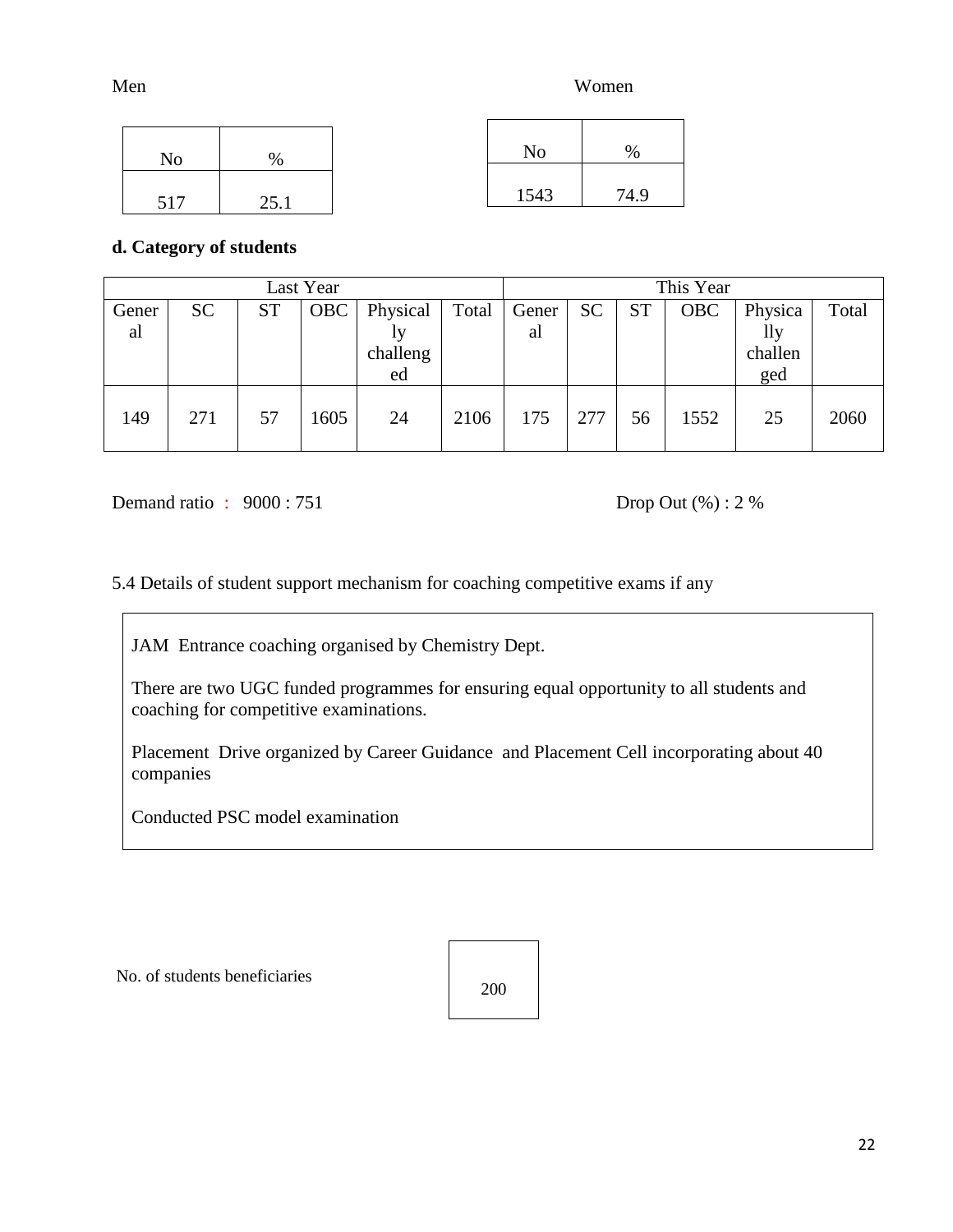#### 5.5 No. of students qualified in these examinations

| <b>NET</b>                 | ⊥ J | $T^{\prime}T^{\prime}$<br>انتبابا (۱<br><b>NLI</b> | TЕ<br>UAIE           | $\Lambda$ T<br>◡▴▴ |  |
|----------------------------|-----|----------------------------------------------------|----------------------|--------------------|--|
| 1AS/IP <sup>c</sup><br>etc |     | <b>State PSC</b>                                   | TDCC<br>$\mathbf{u}$ | Others             |  |

5.6 Details of Students counseling and career guidance

There is a career counseling cell that functions in the college. This cell organizes career related seminars of private firms that approach the college. Organized Placement Drive incorporating about 40 companies

No. of students benefitted

150

5.7 Details of campus placement

|                       | <b>Off Campus</b>  |                    |                    |
|-----------------------|--------------------|--------------------|--------------------|
| Number of             | Number of students | Number of students | Number of students |
| Organizations visited | participated       | placed             | placed             |
|                       |                    |                    |                    |
| 40                    | 500                |                    | 50                 |

#### 5.8 Details of gender sensitization programmes

There is a Women's Studies unit which functions in the college.

The Department of English offers an elective paper in women's writings in the third year of BA English programme.

The college union hosted a couple of programmes by giving thrust to women empowerment and gender sensitization.

The common English and Malayalam language books have incorporated gender related and women empowerment modules of study.

Workshop organized by woman Cell in association with ICDS Kerala on Gender Equity and Dowry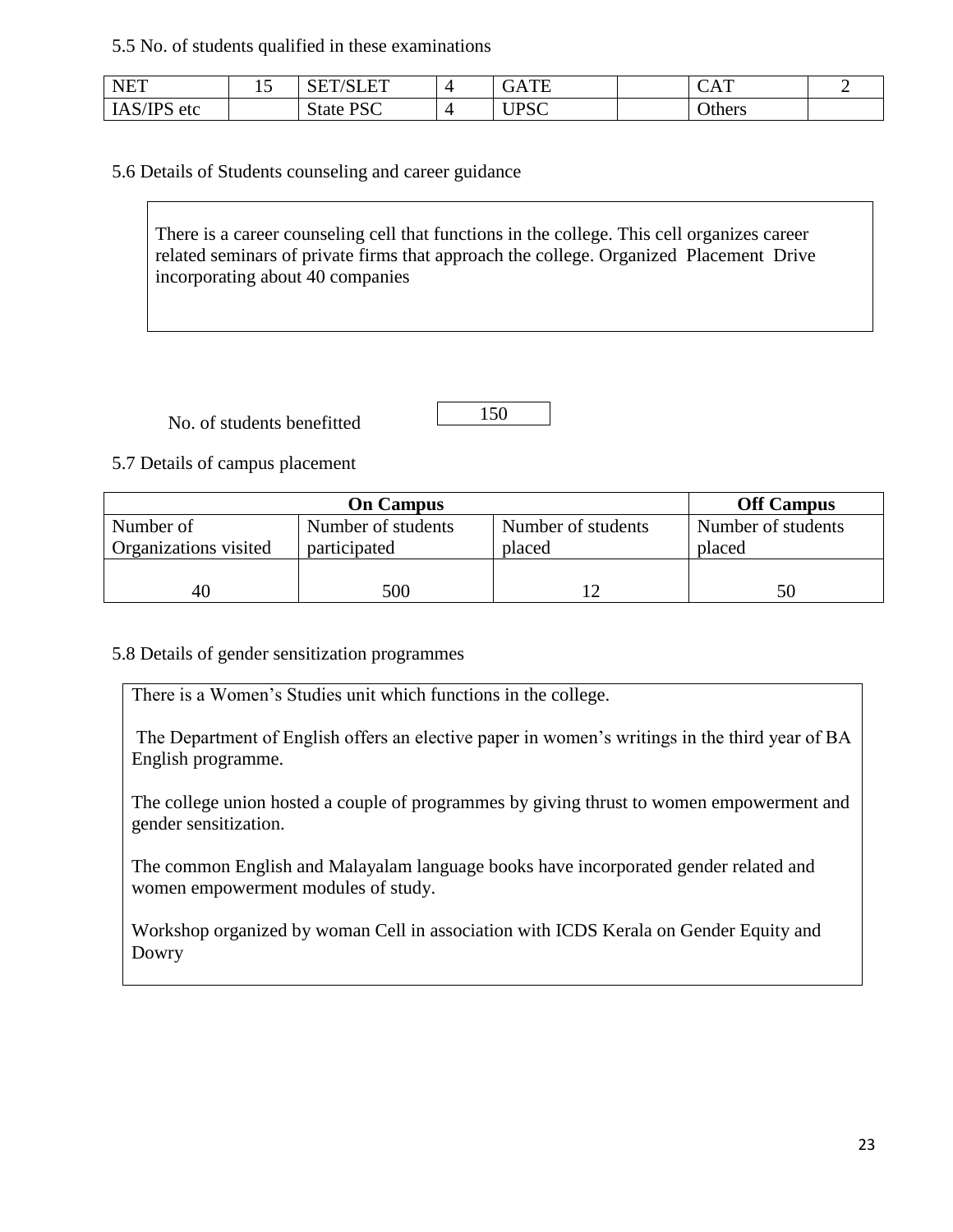#### 5.9 Students activities

#### 5.9.1 No. of students participated in Sports, Games and Other events

| State/ University level | National level | International level |
|-------------------------|----------------|---------------------|
| 325                     |                |                     |

No. of students participated in cultural events

| State/ University level | National level | International level |
|-------------------------|----------------|---------------------|
|                         |                |                     |

5.9.2 No. of medals / awards won by the students in Sports, Games and other events

| Sports: | State/ University level | National level | International level |
|---------|-------------------------|----------------|---------------------|
|         |                         |                | OO                  |

Cultural:

| State/ University level | National level | International level |
|-------------------------|----------------|---------------------|
|                         |                | ОC                  |

#### 5.10 Scholarships and Financial Support

|                                                | Number of | Amount  |
|------------------------------------------------|-----------|---------|
|                                                | students  |         |
| Financial support from institution             | 112       | 250000  |
| Financial support from government              | 108       | 1206000 |
| Financial support from other services          | 1535      | 3685000 |
|                                                |           |         |
| Number of students who received International/ | 15        | 110000  |
| national recognitions                          |           |         |

#### 5.11 Student organized/ initiatives

| Programme   | State/ UTY level | National level | International level |
|-------------|------------------|----------------|---------------------|
| Fairs       |                  |                |                     |
| Exhibitions |                  |                |                     |

5.12 No. of social initiatives undertaken by the students

| 6 |  |  |
|---|--|--|
|   |  |  |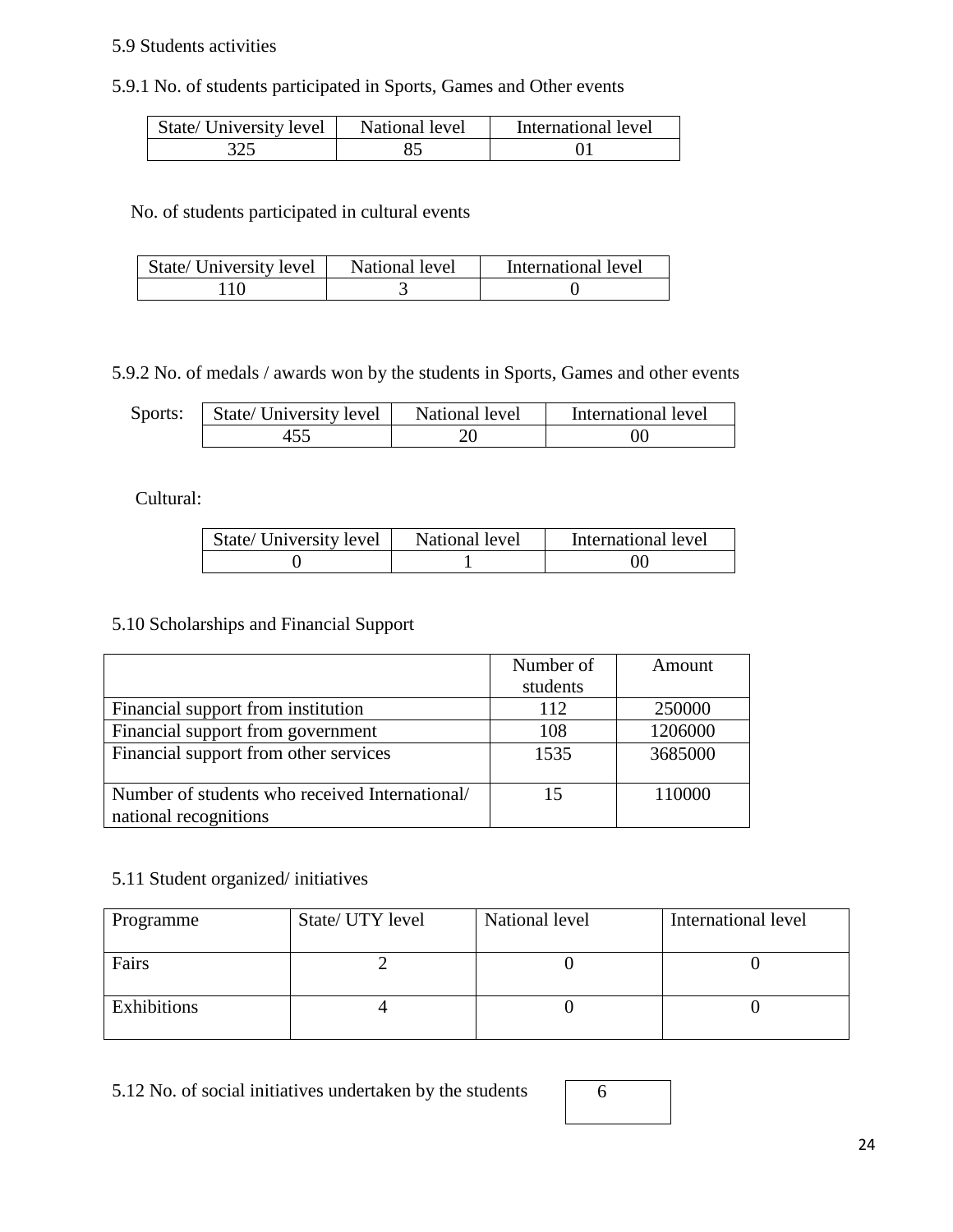5.13 Major grievances of students (if any) redressed:

The grievances related to internal assessment are redressed by the respective departments with the intervention of the HoDs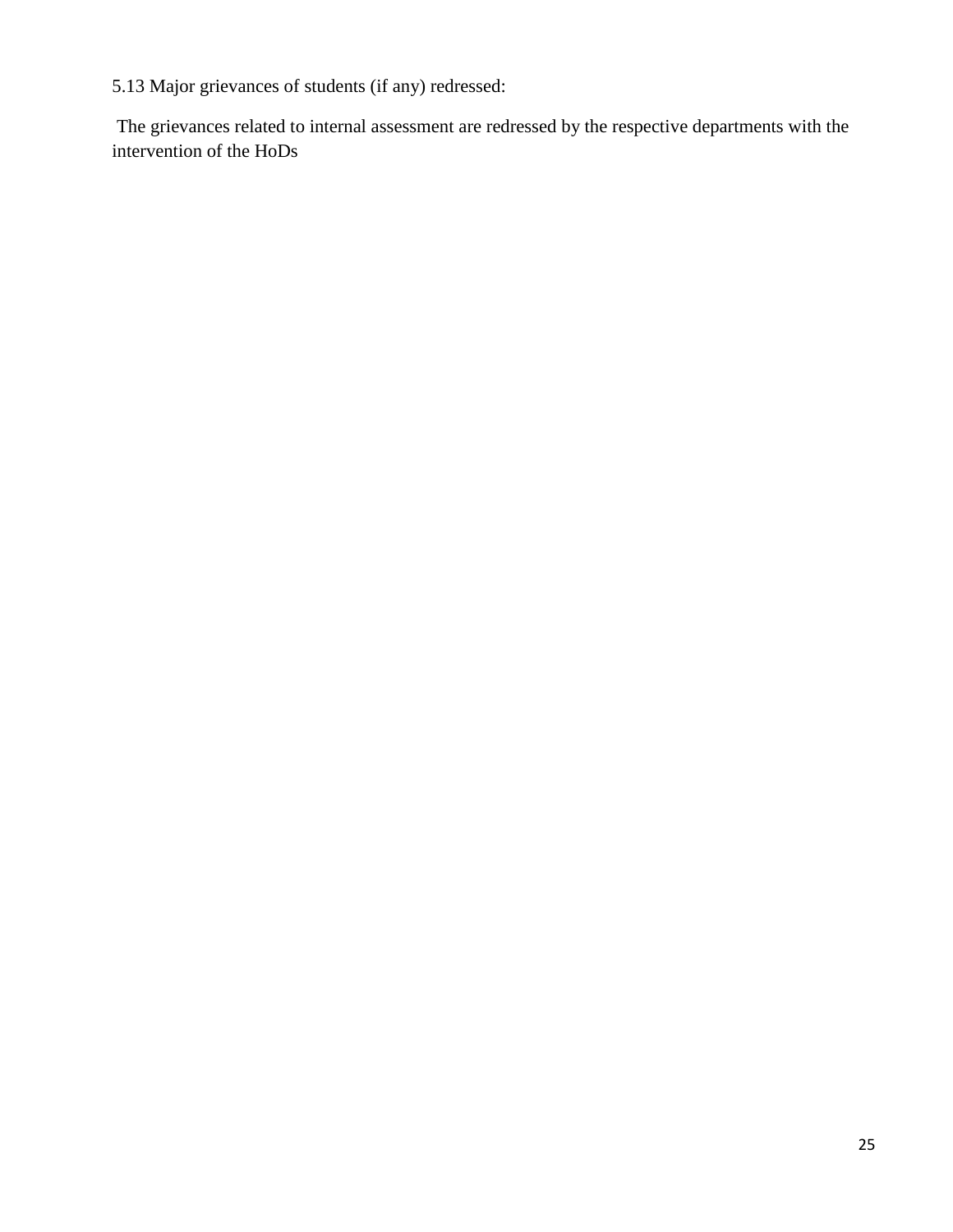## **CRITERION – VI**

## **6. Governance, Leadership and Management**

6.1 State the Vision and Mission of the institution

#### **VISION**: ENLIGHTENTMENT THROUGH EDUCATION; STRENGTH THROUGH ORGANISATION

#### **MISSION**:

1. To attain the noble notion of equality based on human dignity and thus practice the ideal "Enlightenment through Education", of the great sage seer and philosopher Sree Narayana Guru, after whom the college is christened. 2. To continuously involve in the process of removing the disparities based on race, religion and caste through greater participation of the minorities and the backward in the mainstream of formal education as propounded by Sree Narayana Guru

3. To act as the nucleus centre for higher education in the District of Kannur and thus share the efforts of the State towards removing the social, economic and cultural backwardness of the home District.

4. To remove the social inequalities among people and to uplift the economically and social downtrodden, by providing them the facility of higher education.

5. To transform the students into knowledgeable, competent and socially committed and honest citizens of the motherland by inculcating the spirit of scientific temper and analytical thinking which enable them to take up the challenges of life

6. To provide competitive and quality education and to inspire scholastic and aesthetic talents of the students for empowering them to seek gainful employment.

7. To realize and honour human values, justice and universal brotherhood and thus provide value based education for the mental advancement of the students.

8. To provide a healthy and peaceful atmosphere for achieving maximum output in the fields of learning, teaching, research and extension.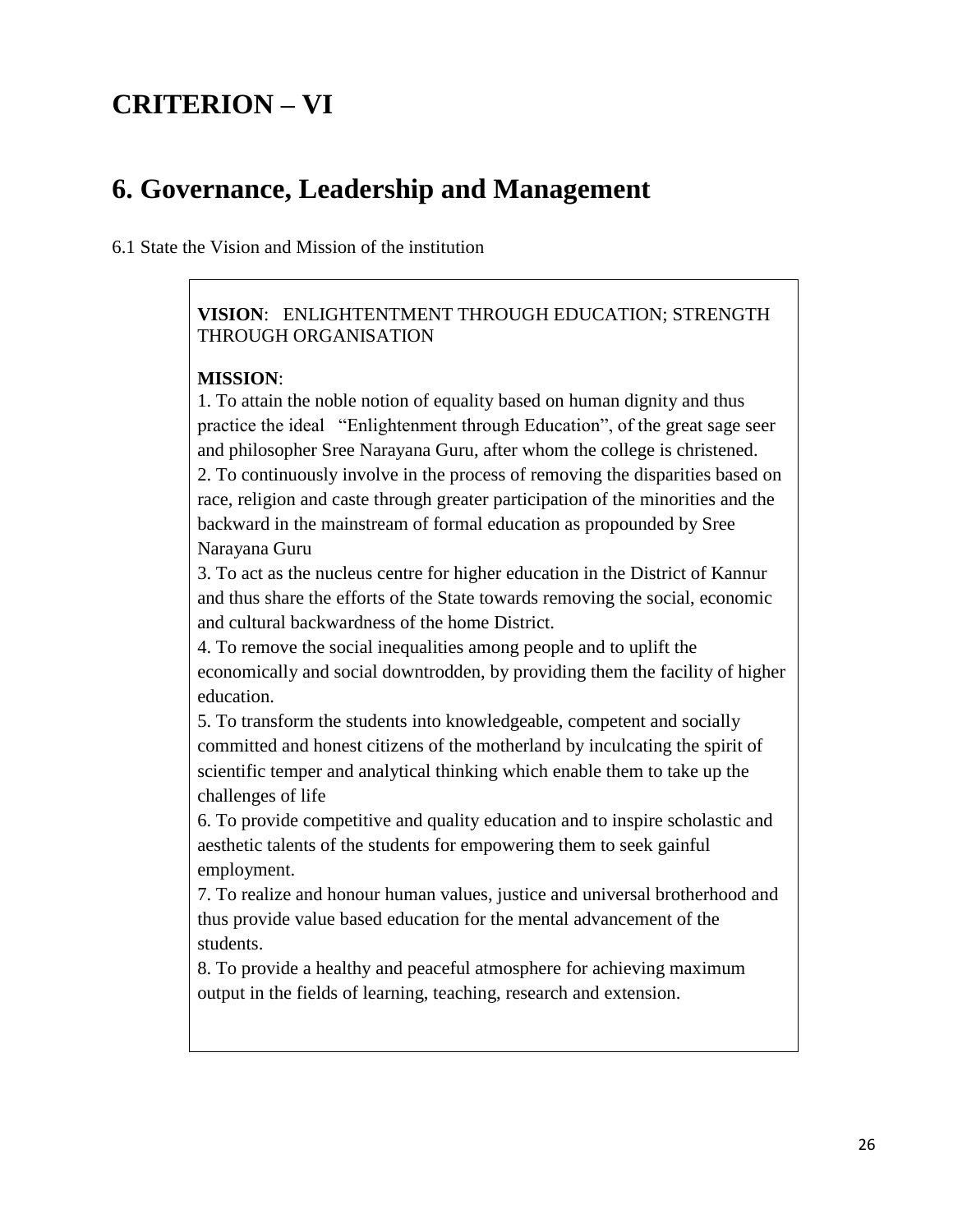6.2 Does the Institution have a management Information System?

Yes. Notices are served through electronic media and through college website. College maintains a website and updates all information regarding the college activities.

6.3 Quality improvement strategies adopted by the institution for each of the following:

#### 6.3.1 Curriculum Development

Almost all departments have at least one faculty member each serving as Member of Board of Studies of the University. The faculty transmits all the feedback regarding curriculum to the Board of studies.

#### 6.3.2 Teaching and Learning

All the departments conduct frequent class level examinations that give confidence to the students in general.

Class seminars are frequently conducted and assignments are given to all students on a regular basis.

Most of the teachers are using ICT oriented methods in teaching.

Many departments use online educational platforms like MOOCs, LMS etc for effective teaching.

#### 6.3.3 Examination and Evaluation

Model /Internal exams are conducted by all the departments by following university question paper pattern. The papers are valued and returned to the students. Assignments are given to students through Google Classroom.

#### 6.3.4 Research and Development

A Research Promotion Cell (RPC) functions in the college. The cell promotes research related programmes like seminars presentations and publication of research articles in both science and humanities. Experts from various prestigious research institutes are invited to the college to interact with students and teachers. Opportunities are provided to students and teachers for visiting research institutes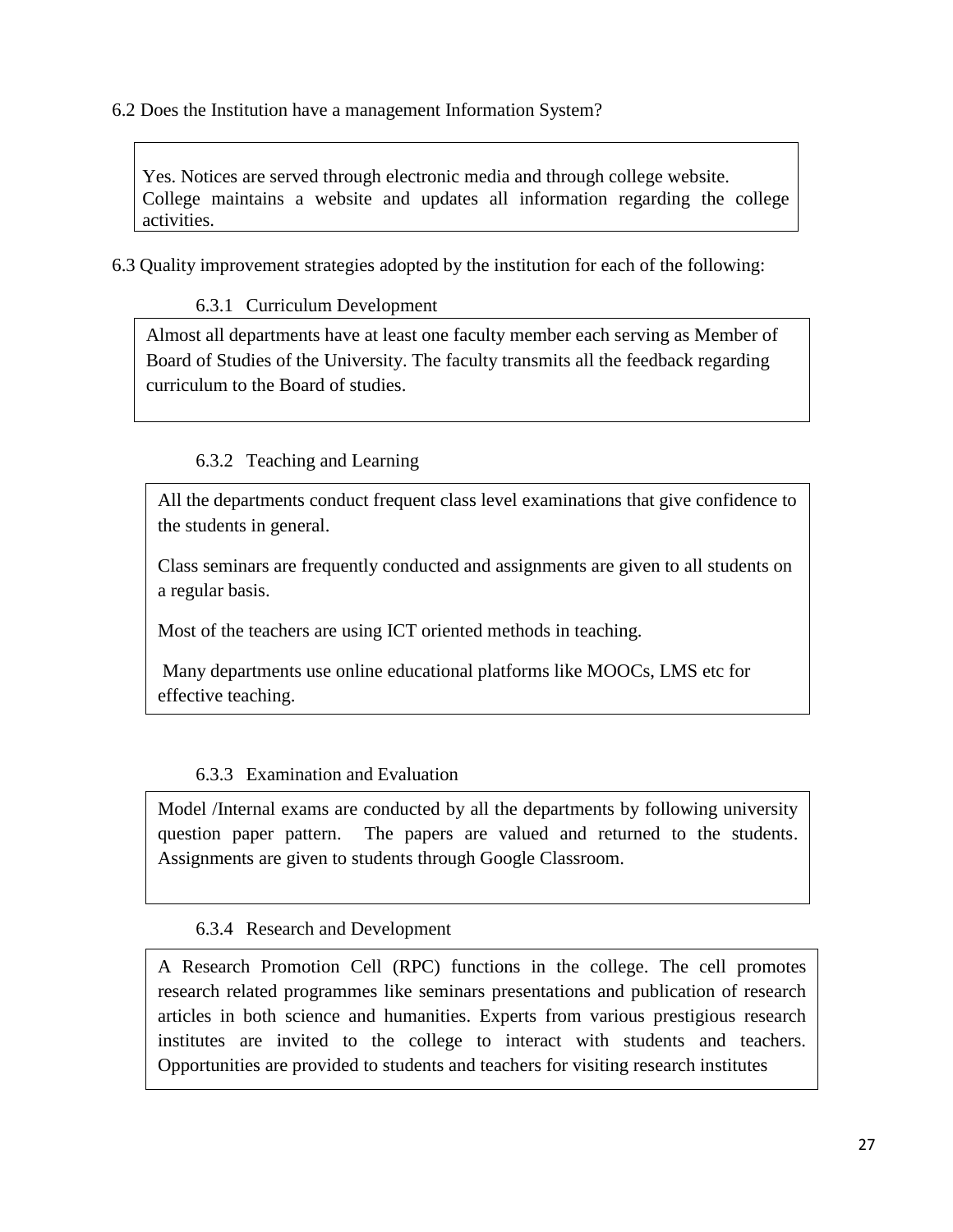The library books are purchased commonly as per department requirements. The Library Committee functions in the college. Library is fully automated with WEB OPAC. INFLIBNET and NTPL study materials of 4 Tb are available in the library. 60 more computers are added to the computer centre with internet facilities.

### 6.3.6 Human Resource Management

the departments in the departments in the college so that the students and teachers could update and enrich The teachers are made members of various clubs and committees on the basis of their qualification, skills, competence and talents. There are 20 committees, clubs and cells in the college. The college council on the basis of a general analysis nominates the faculty members to these bodies in such a way that all the human resources could be efficiently harnessed and managed.

#### 6.3.7 Faculty and Staff recruitment

This is done by the College Management, The Sree Narayana Trusts based at Kollam after receiving the concurrence from the Government of Kerala as per the UGC regulations and those of Kannur University. Notifications about vacancies are given through leading National Newspapers. Interviews are conducted as per the government norms for the candidates with qualifications as per UGC regulations.

#### 6.3.8 Industry Interaction / Collaboration

The BBA and MSc Chemistry students of the college go for a short industry internship as part of their study programme.

Selected students of ASAP are given short term trainings in industries and management institutions.

Admission to UG and PG programme are done through Single Window System of Kannur University.

All admission is made by meticulously following the government and university regulations regarding all categories of candidates: General/OBC- Thiyya /SC /ST /Physically Challenged.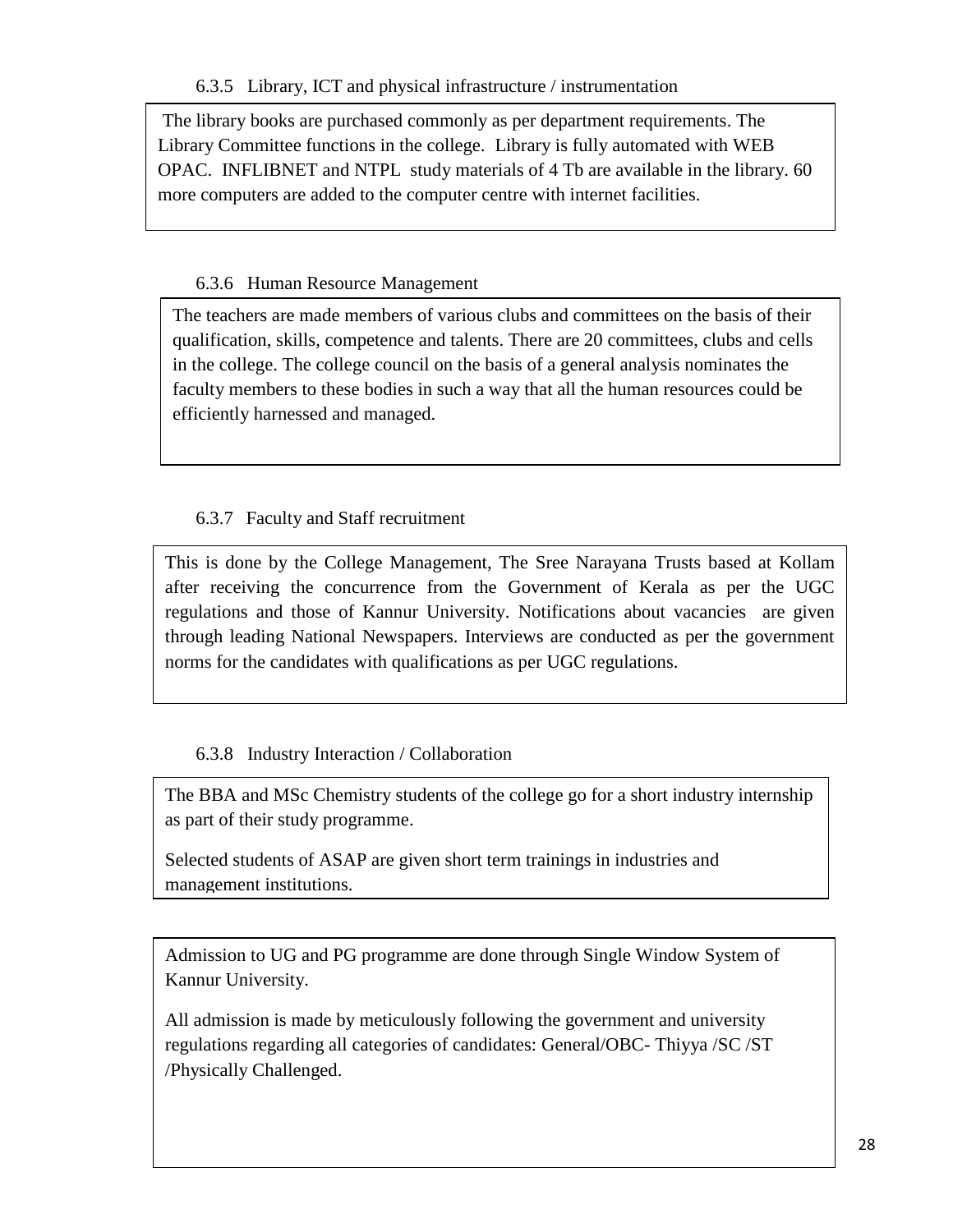| Teaching        | The college has a Staff Co-operative society that gives financial support                                                                                                                                                                         |
|-----------------|---------------------------------------------------------------------------------------------------------------------------------------------------------------------------------------------------------------------------------------------------|
| Non teaching    | in the form of loans and advances at times of contingency.                                                                                                                                                                                        |
| <b>Students</b> | The staff co-operative society provides scholarships. The student Co-<br>operative Store gives books, photocopies and stationery at reasonable<br>concessional rates. The college PTA fund is used for various welfare<br>programmes of students. |

6.5 Total corpus fund generated

| Rs. 3000000 |
|-------------|
|             |

6.6 Whether annual financial audit has been done Yes  $\vert \mathbf{y} \vert$  No

Y

6.7 Whether Academic and Administrative Audit (AAA) has been done?

| Audit Type     | External |                                            | Internal |                              |
|----------------|----------|--------------------------------------------|----------|------------------------------|
|                | Yes/No   | Agency                                     | Yes/No   | Authority                    |
| Academic       | Yes      | Selvam and<br>C <sub>0</sub>               | Yes      | College council $\&$<br>IQAC |
| Administrative | Yes      | Dy. Director<br>of Collegiate<br>Education | No       | No                           |

6.8 Does the University/ Autonomous College declare results within 30 days?

For UG Programmes Yes For PG Programmes Yes

| N <sub>o</sub> |  |
|----------------|--|
| No             |  |

| ✓ |  |
|---|--|

6.9 What efforts are made by the University/ Autonomous College for Examination Reforms?

The external examinations are conducted by the university and valuations are completed in stipulated time through centralized valuation camps.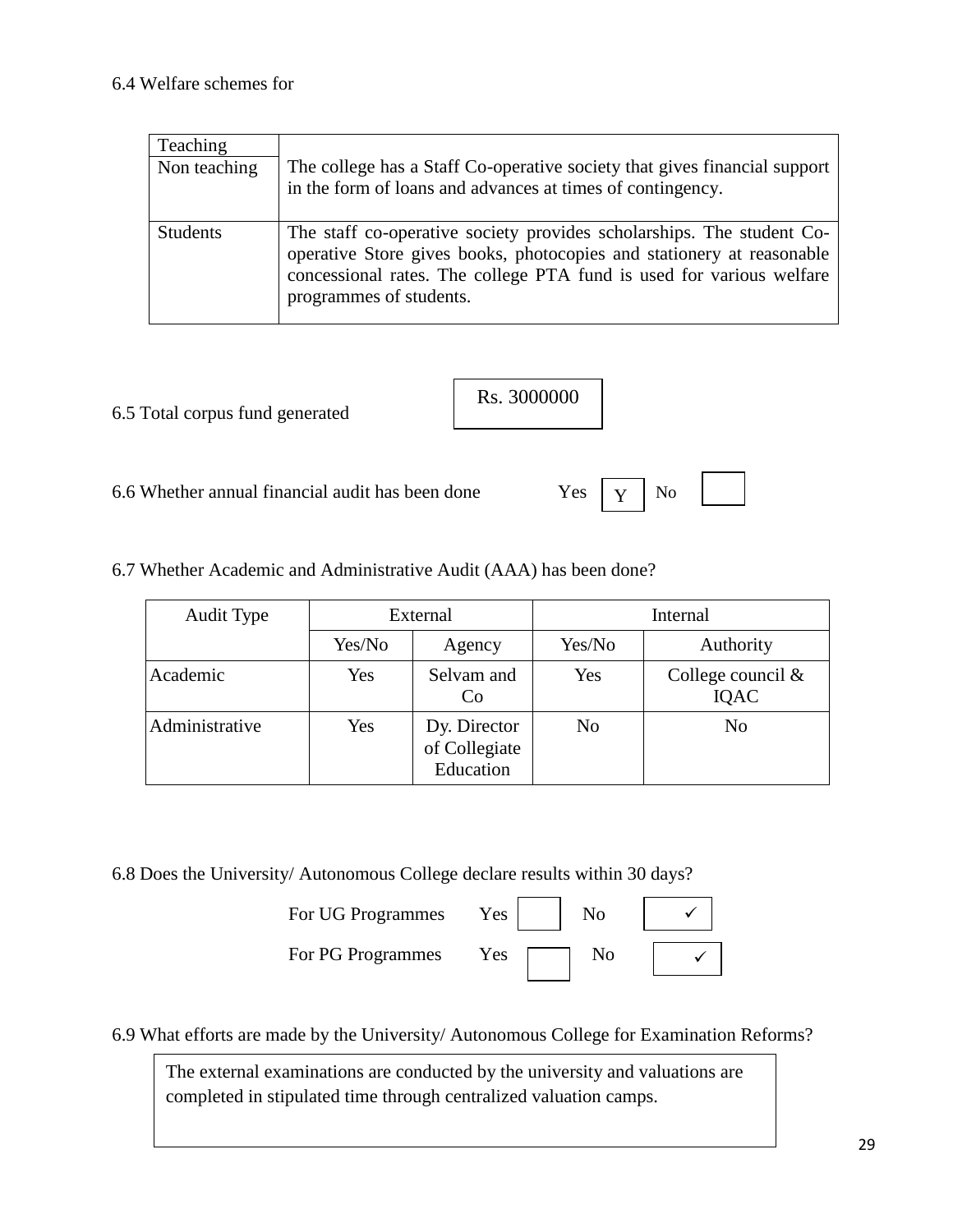6.10 What efforts are made by the University to promote autonomy in the affiliated/constituent colleges?

Not applicable

6.11 Activities and support from the Alumni Association

 Various Scholarships are sponsored for students on the basis of means cum merit in all the 12 departments. The Alumni fund generated annually is utilized for various purposes like hosting memorial lecture and maintenance of college garden. The department level alumni hosted a few programmes for the benefit of the students and the department.

6.12 Activities and support from the Parent – Teacher Association

```
 Pro – active PTA
```
Basic amenities like Girls rooms and Toilets are taken care of by the College PTA.

Corpus fund collected by PTA is used for the maintenance and development o infrastructure of the college.

PTA plays an important role in the maintenance of the general discipline of the college

PTA involves itself in all the major activities of the college

#### 6.13 Development programmes for support staff

 The college Principal conducts meetings to apprise the support staff of their responsibilities. Workshops are conducted by inviting experts in office procedure rules, KSR etc for the benefit of support staff.

6.14 Initiatives taken by the institution to make the campus eco-friendly

 N.S.S units of the college are proactive in avoiding the use of plastic in a phased manner. Tree saplings are planted and maintained every year to make the campus greener. Biodegradable and plastic wastes are separately collected. Biogas plants are used to convert food waste into biogas and manure. Plastic wastes are send for recycling unit in Muzhapilangad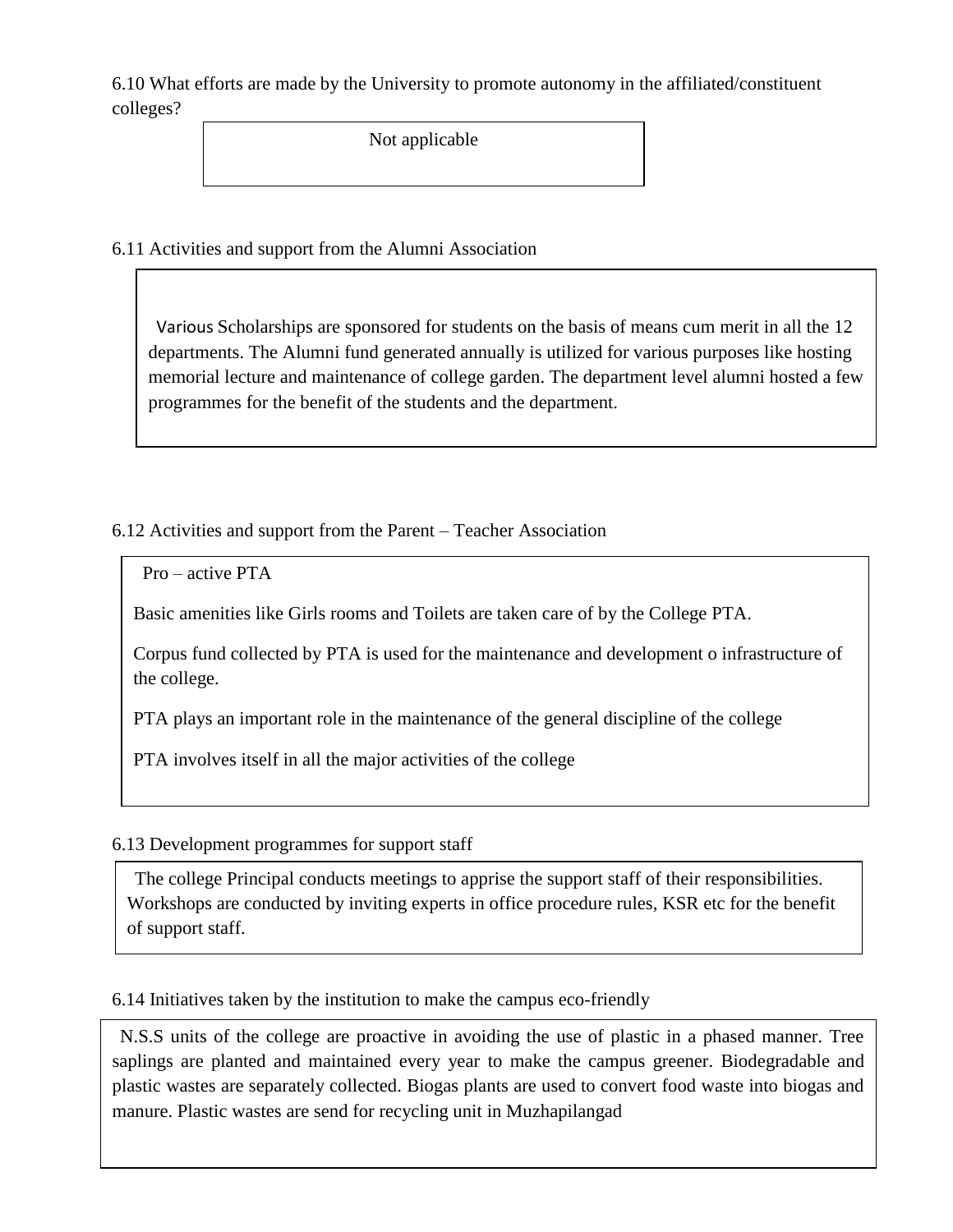### **Criterion – VII**

### **7. Innovations and Best Practices**

7.1 Innovations introduced during this academic year which have created a positive impact on the Functioning of the institution. Give details.

The College introduced more computers and ICT facilitated class rooms.

Impact: The introduction of computers and ICT oriented teaching/learning will go a long way in enhancing the cognitive skills of the students. The students will be benefited with better class room academic ambience.

Effective utilization of funds resulted in the application of more student oriented support programmes that would improve the general skills

LED lights and tubes assembled by dept. of physics are used in the college to reduce energy consumption.

Organic farming is done by NSS volunteers to inculcate students a sense a agriculture.

Solar power plant of 1 KV installed as the first step of generating renewable energy.

7.2 Provide the Action Taken Report (ATR) based on the plan of action decided upon at the Beginning of the year

 The IQAC was successful in making the college Management install 60 computers in the college and make the campus ICT oriented.

The College improved the library facilities by augmenting the accessibility of books to the student community through WEB OPAC.

The college decided to give thrust to the promotion of research among faculty members and encourage them to take up research projects and publish research articles as far as possible. The research labs of the Dept. of Botany and zoology and chemistry were better equipped to accommodate the research students doing their PhD in these departments.

The college gave thrust to develop the two young departments of Microbiology and Management Studies in a holistic way.

The Building and Infrastructure Committee of the college expedited the construction of new class rooms, new toilets for boys and girls.

The Building and Infrastructure Committee initiated action for completion of the construction of the indoor stadium and new library complex.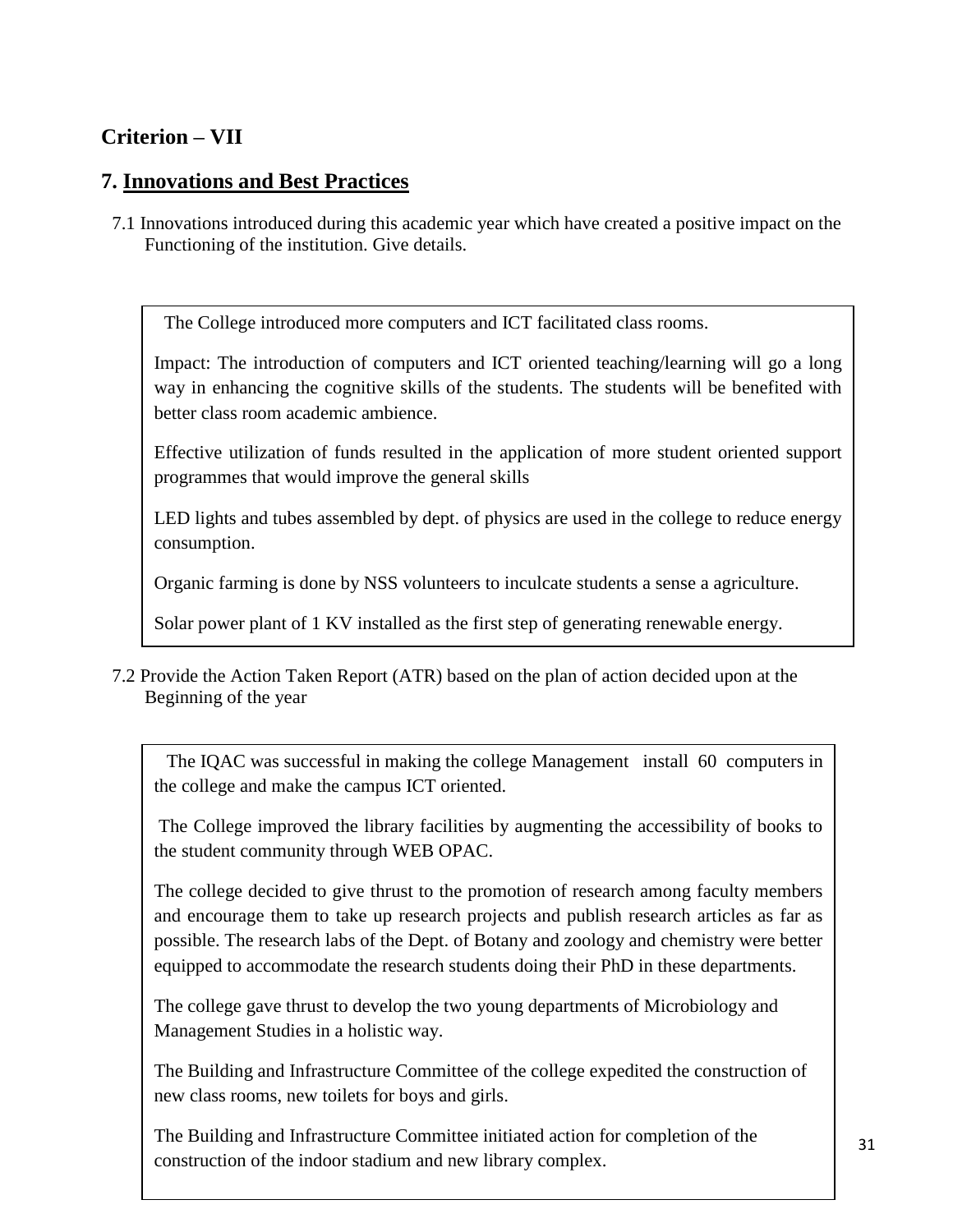- 1. The College Academic activity begins everyday with the universal prayer that promotes a secular kind of spirituality. Sree Narayana Guru's philosophy of One Caste, One Religion, and One God for man is conveyed and promoted among the whole fraternity of students and staff.
- academic improvements of the students. 2. Class PTA meetings of all batches are hosted by the respective departments regularly. This creates a better link between the college and the parents for the overall care and

7.5 Whether environmental audit was conducted? Yes No

| ٠ |  |
|---|--|
|   |  |

N o

 The two NSS units of the college host programmes aimed at fostering environmental awareness on the campus. Besides, this the department of Botany hosts seminars and interactive sessions for building up a better human – environment harmony.

The college has an active Nature Club which observes World Environment Day by planting tree saplings and maintaining the plants on the campus.

Energy conservation programmes is hosted by the ENCON club of the college. Environmental experts come and take classes.

7.6 Any other relevant information the institution wishes to add. (for example SWOT Analysis)

At the beginning of every semester the College Council and the IQAC take cognizance of the strengths, weaknesses, opportunities and threats and takes anticipatory decisions to bring the best out of the institution in curricular, co-curricular and extracurricular matters.

The college has been winning the prestigious Jimmy George Memorial trophy for best overall performance in sports and games for the last 16 years. The college also won the overall championship for the Best Sports institution under Kannur University.

The overall research output appears to be one major strength of our college when we look at our institution as an affiliated college with some limitations of research infrastructure.